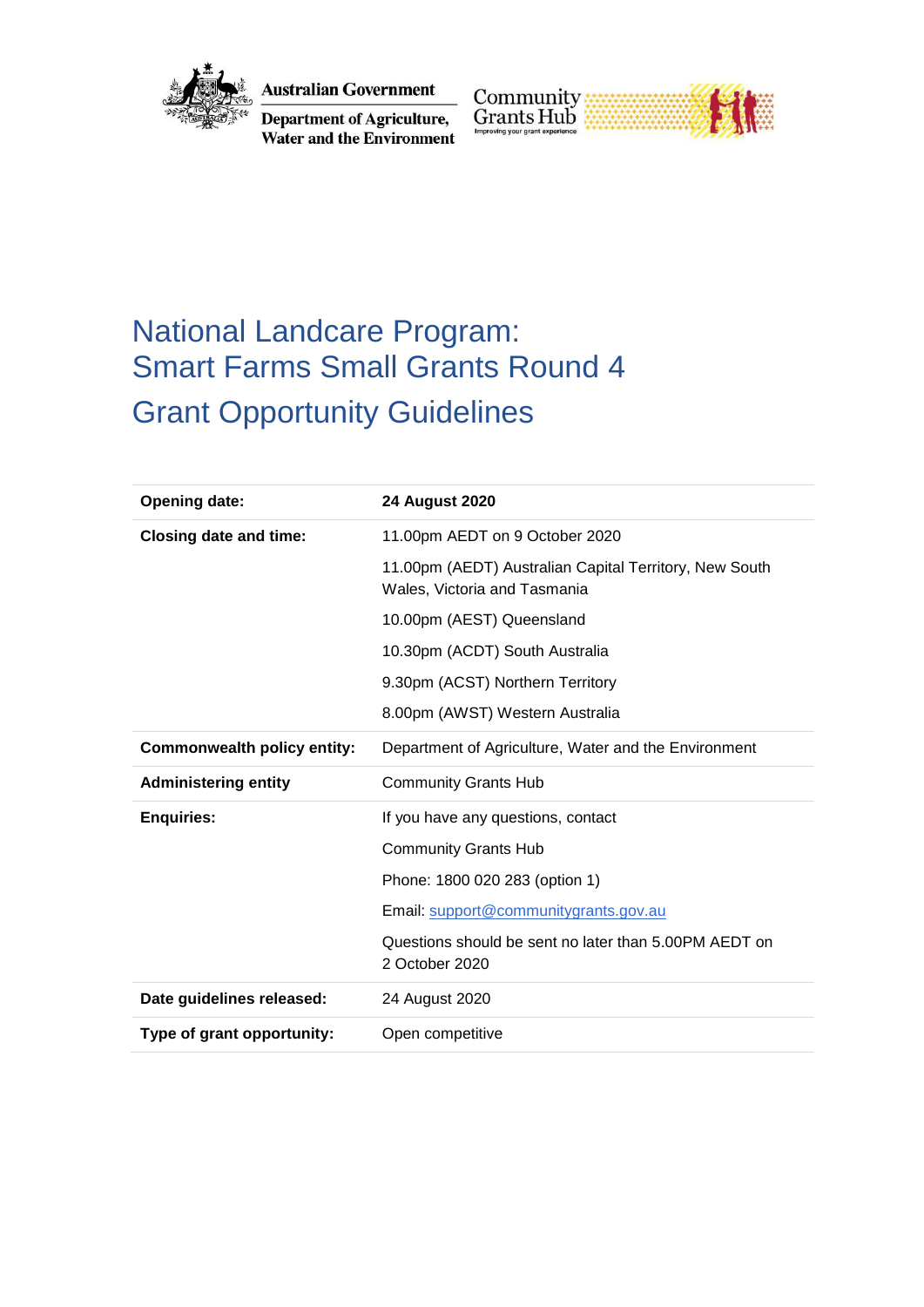## **Contents**

| 1. | National Landcare Program: Smart Farms Small Grants Round 4 processes4 |                                                                                    |  |
|----|------------------------------------------------------------------------|------------------------------------------------------------------------------------|--|
|    | 1.1                                                                    |                                                                                    |  |
| 2. |                                                                        |                                                                                    |  |
|    | 2.1                                                                    |                                                                                    |  |
|    | 2.2                                                                    |                                                                                    |  |
|    | 2.3                                                                    |                                                                                    |  |
|    |                                                                        | Outcome 1 – Increased adoption of best practice sustainable agriculture7<br>2.3.1  |  |
|    |                                                                        | Outcome 2 – Increase the capacity of land managers to adopt best practice<br>2.3.2 |  |
| 3. |                                                                        |                                                                                    |  |
|    | 3.1                                                                    |                                                                                    |  |
|    | 3.2                                                                    |                                                                                    |  |
| 4. |                                                                        |                                                                                    |  |
|    | 4.1                                                                    |                                                                                    |  |
|    | 4.2                                                                    |                                                                                    |  |
|    | 4.3                                                                    |                                                                                    |  |
|    | 4.4                                                                    |                                                                                    |  |
|    | 4.5                                                                    |                                                                                    |  |
|    |                                                                        | 4.5.1                                                                              |  |
|    |                                                                        | 4.5.2                                                                              |  |
| 5. |                                                                        |                                                                                    |  |
|    | 5.1                                                                    |                                                                                    |  |
|    | 5.2                                                                    |                                                                                    |  |
|    | 5.3                                                                    |                                                                                    |  |
| 6. |                                                                        |                                                                                    |  |
| 7. |                                                                        |                                                                                    |  |
|    | 7.1                                                                    |                                                                                    |  |
|    | 7.2                                                                    |                                                                                    |  |
|    | 7.3                                                                    |                                                                                    |  |
|    |                                                                        | 7.3.1                                                                              |  |
|    |                                                                        | 7.3.2                                                                              |  |
|    | 7.4                                                                    |                                                                                    |  |
| 8. |                                                                        |                                                                                    |  |
|    | 8.1                                                                    |                                                                                    |  |
|    | 8.2                                                                    |                                                                                    |  |
|    | 8.3                                                                    |                                                                                    |  |
|    | 8.4                                                                    |                                                                                    |  |
| 9. |                                                                        |                                                                                    |  |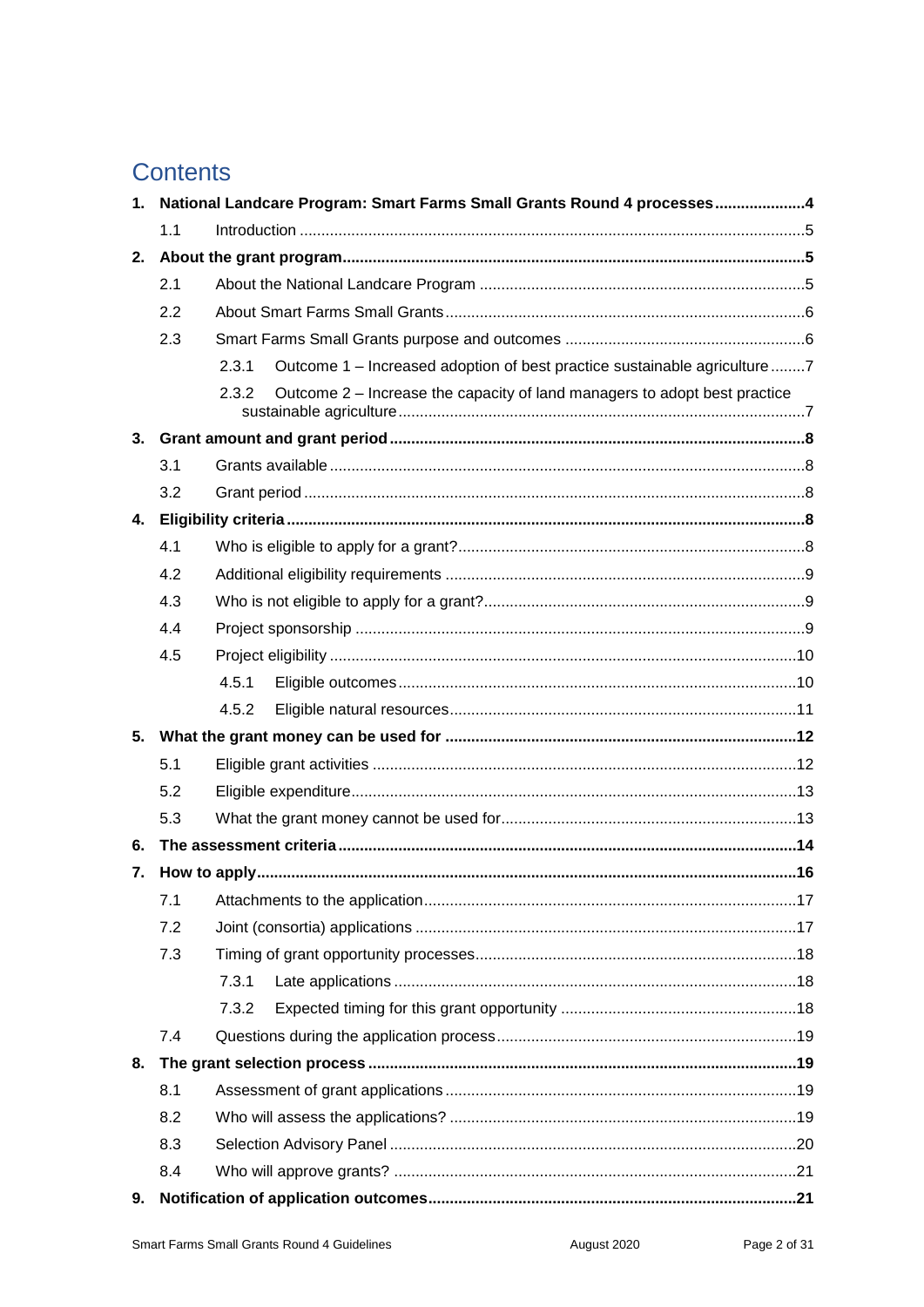| 9.1  |  |
|------|--|
| 9.2  |  |
|      |  |
| 10.1 |  |
| 10.2 |  |
| 10.3 |  |
| 10.4 |  |
|      |  |
|      |  |
| 12.1 |  |
| 12.2 |  |
| 12.3 |  |
| 12.4 |  |
| 12.5 |  |
| 12.6 |  |
| 12.7 |  |
| 12.8 |  |
|      |  |
| 13.1 |  |
| 13.2 |  |
| 13.3 |  |
| 13.4 |  |
| 13.5 |  |
|      |  |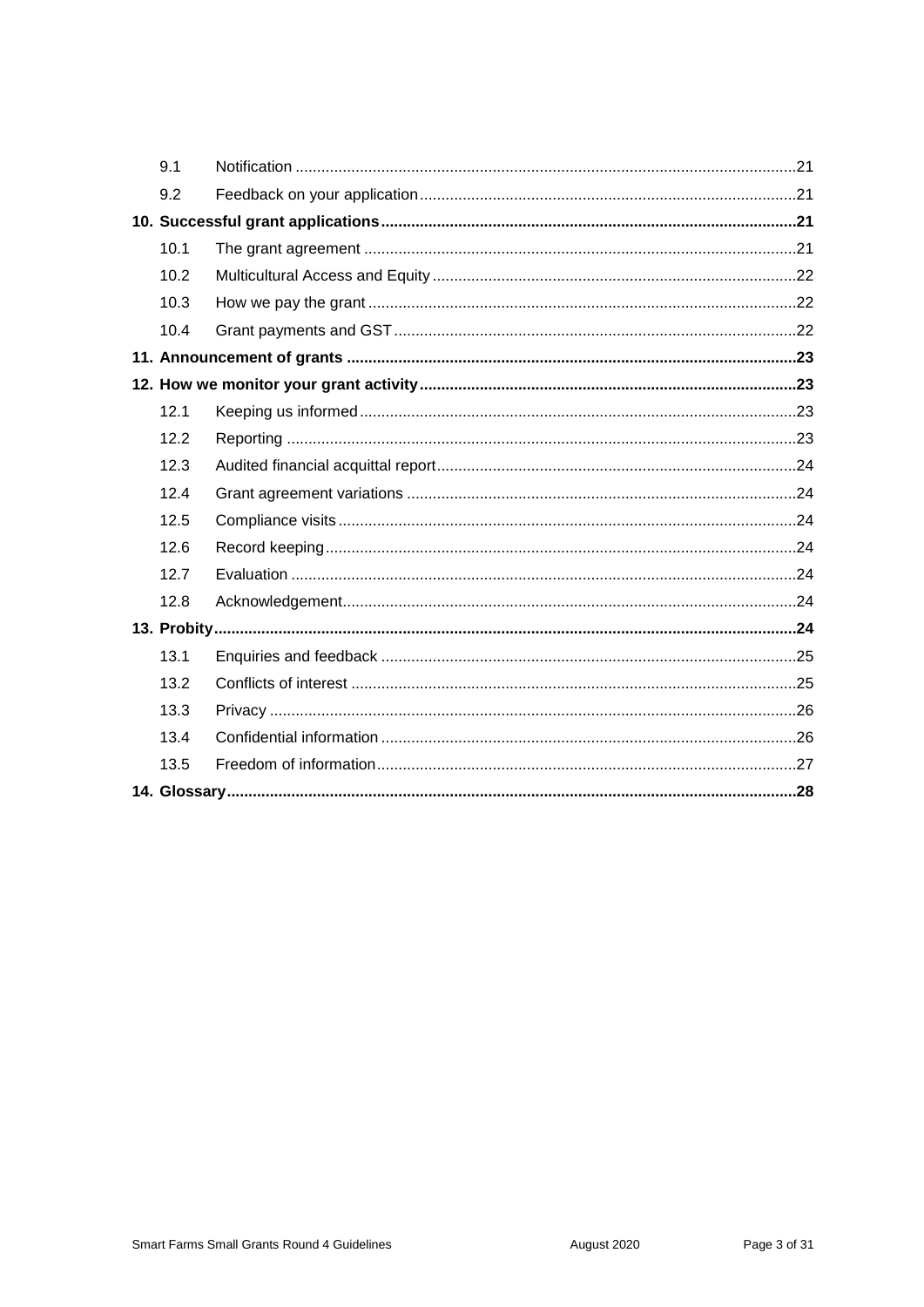## 1. National Landcare Program: Smart Farms Small Grants Round 4 processes

#### **The National Landcare Program's Smart Farms Small Grants Round 4 is designed to contribute to Australian Government objectives.**

This grant opportunity is part of the above program that contributes primarily to the Department of Agriculture, Water and the Environment's Outcome 1 and Outcome 3. The Department of Agriculture, Water and the Environment works with stakeholders to plan and design the grant program according to the

[Commonwealth Grants Rules and Guidelines](https://www.finance.gov.au/sites/default/files/2019-11/commonwealth-grants-rules-and-guidelines.pdf) 2017 (CGRGs).

## J **The grant opportunity opens (See section 3)**

We publish the grant guidelines on the [GrantConnect](http://www.grants.gov.au/) and [Community Grants Hub](https://www.communitygrants.gov.au/) websites.

#### ↓

## **You complete and submit a grant application (See sections 4, 5, 6 and 7)**

You complete the application form and address all of the eligibility and assessment criteria

to be considered for a grant.

#### J

#### **We assess all grant applications (See section 8)**

We assess the applications against eligibility criteria and notify you if you are not eligible.

All eligible applications are assessed against the assessment criteria, including an overall

consideration of value for money. They are also compared to other applications.

#### $\blacklozenge$

#### **We make grant recommendations (See section 8)**

We provide advice, through the Selection Advisory Panel, to the decision maker on the merits

of each application. ↓

### **Grant decisions are made (See section 8)**

The decision maker (the Minister for Agriculture, Drought and Emergency Management) decides which applications are successful.

#### ♦

#### **We notify you of the outcome (See section 9)**

We advise you of the outcome of your application. We may not notify unsuccessful applicants until grant agreements have been executed with successful applicants.

### ₩ **We enter into a grant agreement**

We enter into a grant agreement with you if successful. The type of grant agreement is based on the nature or complexity of the grant and is proportional to the risks involved.

## ↓ **Delivery of grant**

You undertake the grant activity as set out in your grant agreement. We manage the grant by working with you, monitoring your progress and making payments.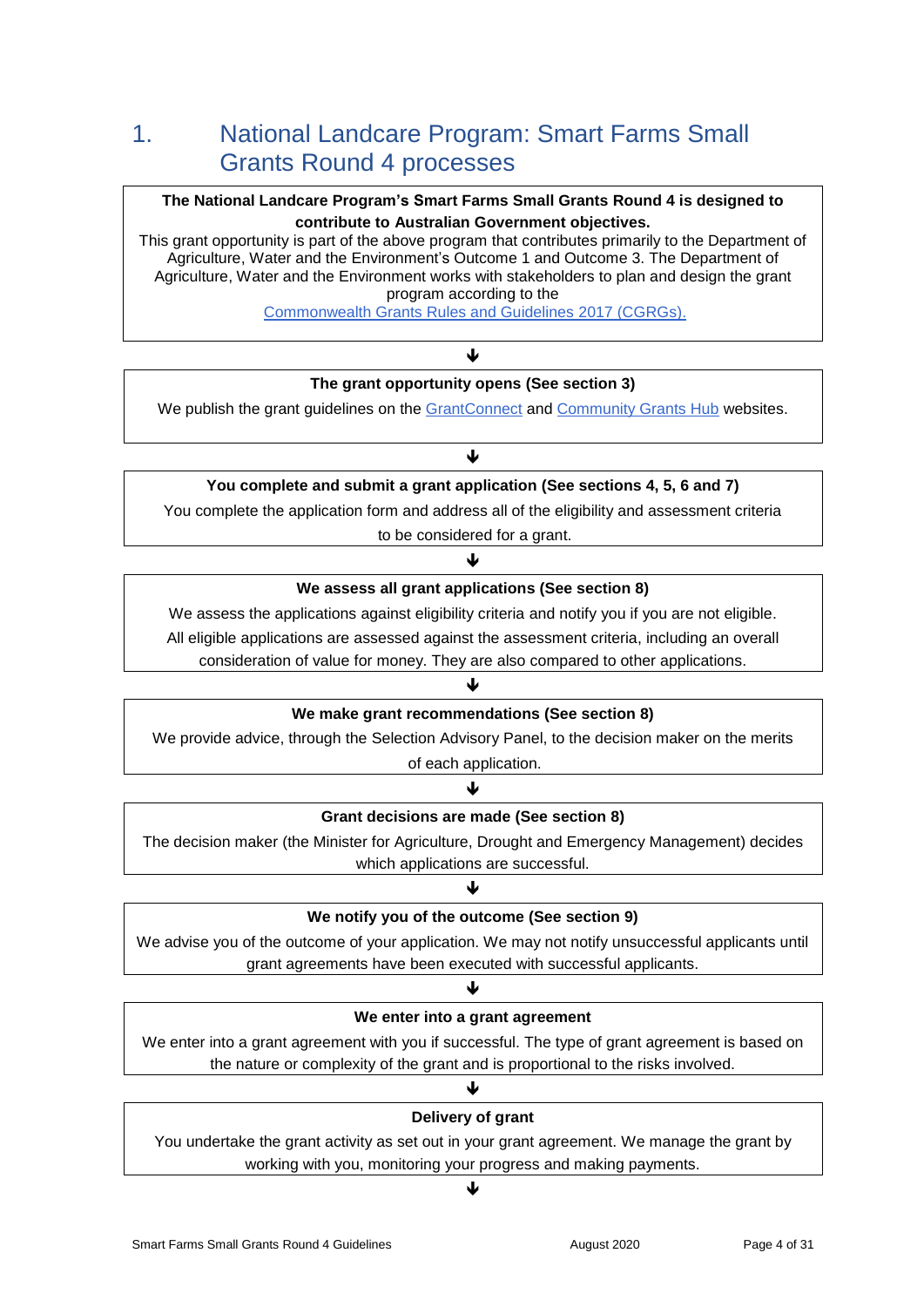#### **Evaluation of Smart Farms Small Grants Round 4**

We evaluate your specific grant activity as well as the National Landcare Program and Smart Farms Small Grants as a whole. We base this on information you provide to us and that we collect from various other sources.

#### **1.1 Introduction**

These guidelines contain information for Smart Farms Small Grants Round 4 grants.

You must read these guidelines before filling out an application.

This document sets out:

- the purpose of the grant program/grant opportunity
- the eligibility and assessment criteria
- **•** how grant applications are considered and selected
- how grantees are notified and receive grant payments
- how successful projects will be monitored and evaluated
- responsibilities and expectations in relation to the opportunity.

This grant opportunity and process will be administered by the Community Grants Hub on behalf of the Department of Agriculture, Water and the Environment.

This is the fourth round of the Smart Farms Small Grants program (the program) which will run over six years from 2017-18 to 2022-23. It was announced as part of the National Landcare Program.

## 2. About the grant program

### **2.1 About the National Landcare Program**

Australia's soils, water, vegetation and biodiversity underpin the productivity and sustainability of agriculture, fisheries and forestry industries, but these natural resources are under threat. Pressures on Australia's natural resources can limit the viability and productivity of food, fibre and forestry businesses. The Australian Government's National Landcare Program aims to protect, conserve and provide for the productive use of Australia's water, soil, plants and animals and the ecosystems in which they live and interact, in partnership with industry, communities and other governments.

As the managers of approximately 61 per cent of the Australian landmass, farmers have an essential role in protecting and rehabilitating natural resources. Sustainable agriculture practices that improve and protect the condition of soil, water, vegetation and biodiversity can also assist farming, forestry and fishing industries to adapt to significant changes in climate, weather and markets.

The principal agricultural component of the National Landcare Program is Smart Farms, which will run to 2022–23. It has three elements:

- Smart Farming Partnerships—which is investing \$57.5 million (GST exclusive) through two rounds of competitive grants into medium to large scale projects to encourage the development, trial and roll-out of innovative tools and farm practices that will reduce the pressure on Australia's natural resources while increasing industry productivity and profitability.
- Smart Farms Small Grants—which is investing \$43.5 million (GST exclusive) through a competitive small grants program. Over six years, grants will support the adoption of best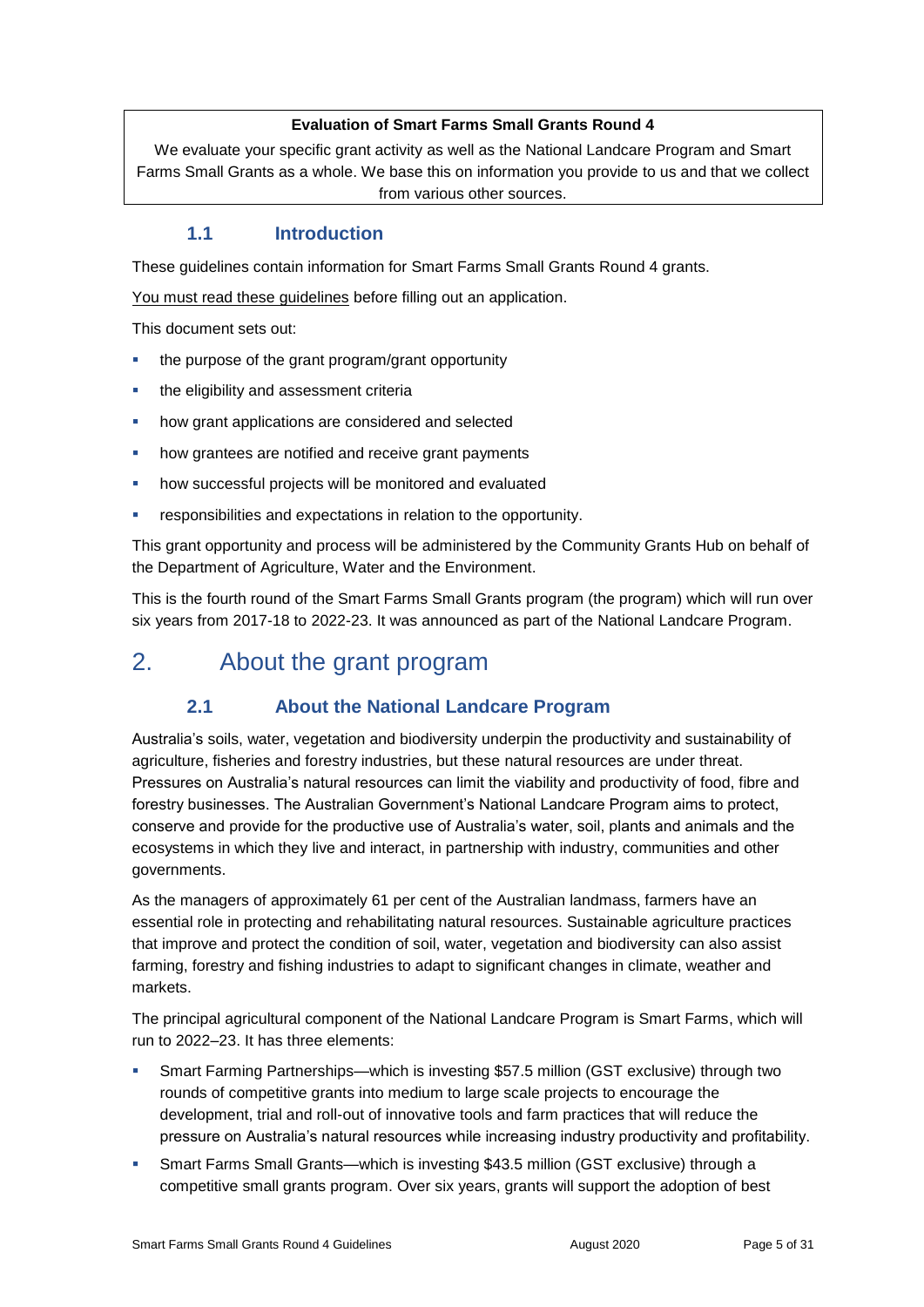practices that improve the management and quality of our natural resources and increase on farm productivity.

 Building Landcare Community and Capacity—which is investing \$33 million (GST exclusive) through targeted grants to support the sharing of knowledge and achievements, and promote community leadership.

The Community Grants Hub administers the program according to the *[Commonwealth Grants](https://www.finance.gov.au/sites/default/files/2019-11/commonwealth-grants-rules-and-guidelines.pdf)  [Rules and Guidelines](https://www.finance.gov.au/sites/default/files/2019-11/commonwealth-grants-rules-and-guidelines.pdf) 2017* (CGRGs)*.*

### **2.2 About Smart Farms Small Grants**

Food, fibre and forestry industries want and need to reduce the pressure on Australia's natural resources while increasing productivity and profitability. Smart Farms Small Grants is an open, competitive grant opportunity supporting one to two year projects to increase farming, forestry and fishing communities' awareness, knowledge, skills and capacity to adopt best practice sustainable agriculture. (Please see glossary for definition of best practice sustainable agriculture.)

A total of \$43.5 million (GST exclusive) is available for Smart Farms Small Grants over six years (2017–18 to 2022–23).

- The first round opened for applications in October 2017 from which, the then Minister for Agriculture and Water Resources approved 77 projects totalling \$4.75 million (GST exclusive).
- The second round opened for applications in November 2018 from which the then Minister for Agriculture approved 110 projects totalling \$9.246 million (GST exclusive).
- **The third round opened for applications in October 2019 from which the Minister for Agriculture,** Drought and Emergency Management approved 113 projects totalling \$5.03 million (GST exclusive).
- This grant opportunity is the fourth round.

Smart Farms Small Grants help individuals and organisations across a wide range of food, fibre and forestry businesses across Australia to improve Natural Resource Management to the benefit of the landscape, community and economy. We want organisations and individuals to apply for funding to support projects that promote and deliver the sustainable management of eligible natural resources through the adoption of best practice sustainable agriculture. This will deliver more sustainable, productive and profitable agriculture, fishing, aquaculture and forestry industries. Industry implementation of best practice sustainable agriculture also assists Australia to meet its obligations under international treaties including those about climate change, desertification, biological diversity and fish stocks. Projects may be delivered locally, regionally and multiregionally.

### **2.3 Smart Farms Small Grants purpose and outcomes**

The Australian Government's policy purpose for Smart Farms Small Grants is to support land manager practice change that will deliver more sustainable, productive and profitable food, fibre and forestry business while protecting Australia's biodiversity; protecting and improving the condition of natural resources; and assisting Australia meet its international obligations.

Projects may relate to any form of food, fibre and forestry production, including cropping, pasture and rangelands grazing livestock, dairy, horticulture, mixed farming, forestry, farm forestry, fishing and aquaculture.

The purpose will be achieved by supporting projects that contribute to achieving one or both of the program outcomes outlined below.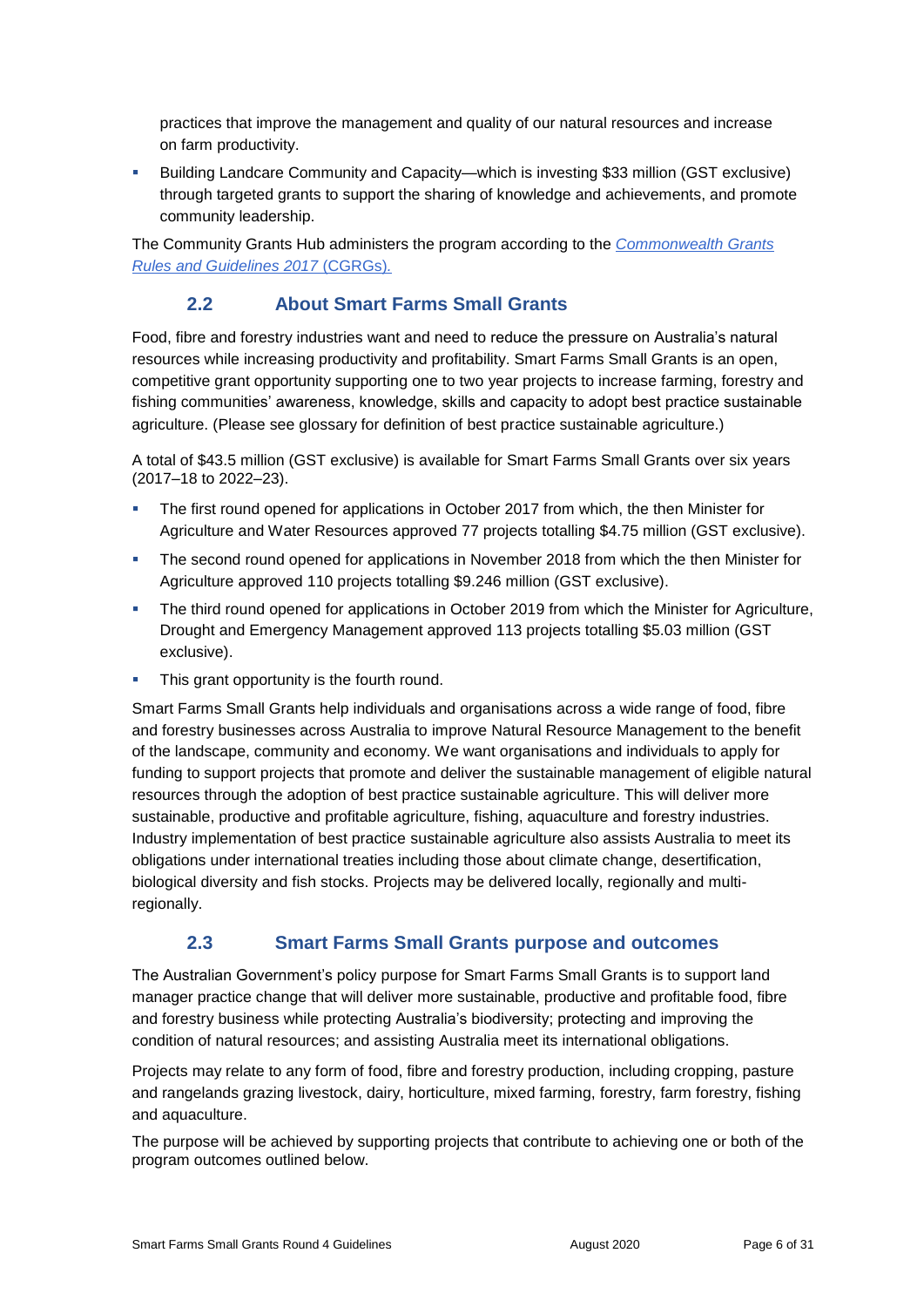#### **2.3.1 Outcome 1 – Increased adoption of best practice sustainable agriculture**

Smart Farms Small Grants Round 4 will:

- directly improve eligible natural resources and improve on-farm adoption of best practice sustainable agriculture
- increase the number of Australia's farming, fisheries, aquaculture and forestry entities that have adopted best practice sustainable agriculture
- maintain or improve Australia's soil, water and vegetation resources and accommodate the sustainable use of biodiversity.

Achieving this outcome will:

- deliver benefits to Australia's natural resource base and the broader community
- result in improved economic and social outcomes through better food, fibre and forestry industry sustainability, productivity, and profitability
- assist entities and industries to improve their own sustainability, productivity, profitability and ability to adapt to significant changes in climate, weather and markets
- improve the capacity of food, fibre and forestry businesses to demonstrate the sustainability of their operations through the traceability of their products.

#### **2.3.2 Outcome 2 – Increase the capacity of land managers to adopt best practice sustainable agriculture**

Smart Farms Small Grants Round 4 will:

- increase the awareness, knowledge and skills of Australia's farming, fisheries, aquaculture and forestry entities and managers in best practice sustainable agriculture
- increase the capacity and capability of community and Landcare groups to assist in the adoption of best practice sustainable agriculture.

Achieving this outcome will:

- increase food, fibre and forestry businesses (and other land manager's) awareness of; understanding of; ability to; and importance of; adopting best practice sustainable management of Australia's soil, water, vegetation and biodiversity
- increase the awareness and skill of land managers to adapt to changing climate, weather and markets
- increase engagement and participation by regional communities and groups, including Landcare, professional farming system groups, industry, other community groups or individuals in best practice sustainable agriculture activities
- increase the capacity and confidence of regional community leaders, including women, young people and Indigenous Australians, to support the adoption of best practice sustainable agriculture
- improve the organisational capability of community and Landcare groups, so that they can better improve land manager's awareness, understanding of, and ability to adopt best practice sustainable agriculture.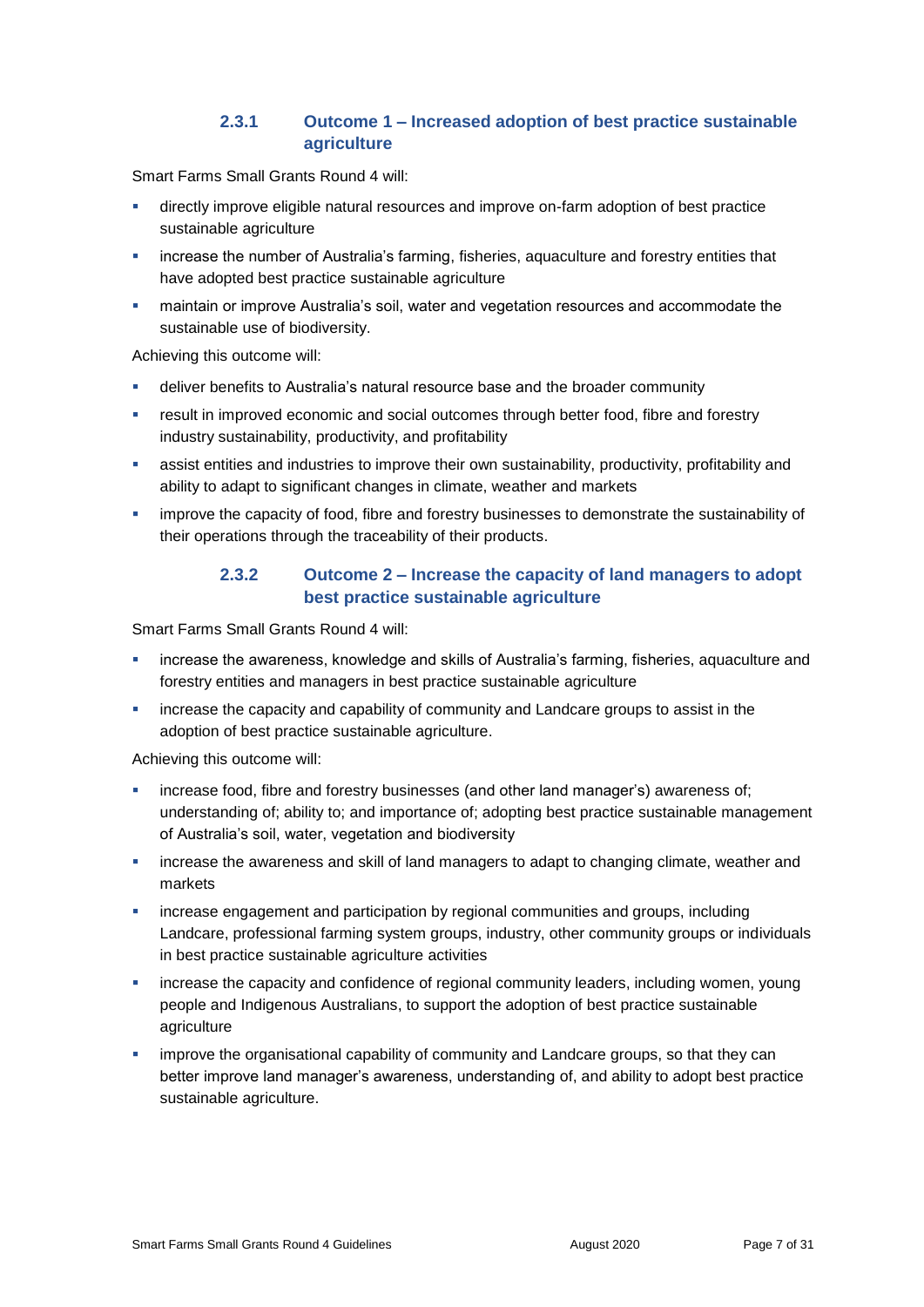## 3. Grant amount and grant period

### **3.1 Grants available**

The Australian Government has announced a total of \$43.5 million (GST exclusive) over six years from 2017-18 to 2022-23 for Smart Farms Small Grants. For this grant opportunity (Round 4), \$6.5 million (GST exclusive) is available.

The Smart Farms Small Grants - Round 4 grant opportunity is open from 24 August 2020 to 9 October 2020.

- **The minimum grant amount is \$5,000 (GST exclusive).**
- The maximum grant amount is \$100,000 (GST exclusive).

## **3.2 Grant period**

The maximum project period is two years. You must plan to complete your project by 30 June 2023.

## 4. Eligibility criteria

Eligibility criteria apply to both the applicant and to the proposed project. You must provide the information we need to assess your eligibility and the eligibility of your proposed project in your application.

If you, or your proposed project, do not meet all the eligibility criteria, your application will not undergo merit assessment. The decision maker can choose to waive the eligibility criteria, however they must be aware of and accept the risks.

### **4.1 Who is eligible to apply for a grant?**

To be eligible to apply for a grant you must be an individual or an organisation capable of entering into a legally binding and enforceable agreement with the Commonwealth. To be eligible you must be one of the following entity types:

- Commonwealth Company
- Company<sup>1</sup>
- **Cooperative**
- Corporate Commonwealth Entity
- **Corporate State or Territory Entity**
- Incorporated Association
- Indigenous Corporation
- **International Entity**
- Local Government<sup>2</sup>

-

- Non-corporate State or Territory Entity
- Non-corporate State or Territory Statutory Authority

<sup>1</sup> Company is a company incorporated under the *Corporations Act 2001* (Cth).

<sup>&</sup>lt;sup>2</sup> Includes New South Wales local governments created as Body Politics.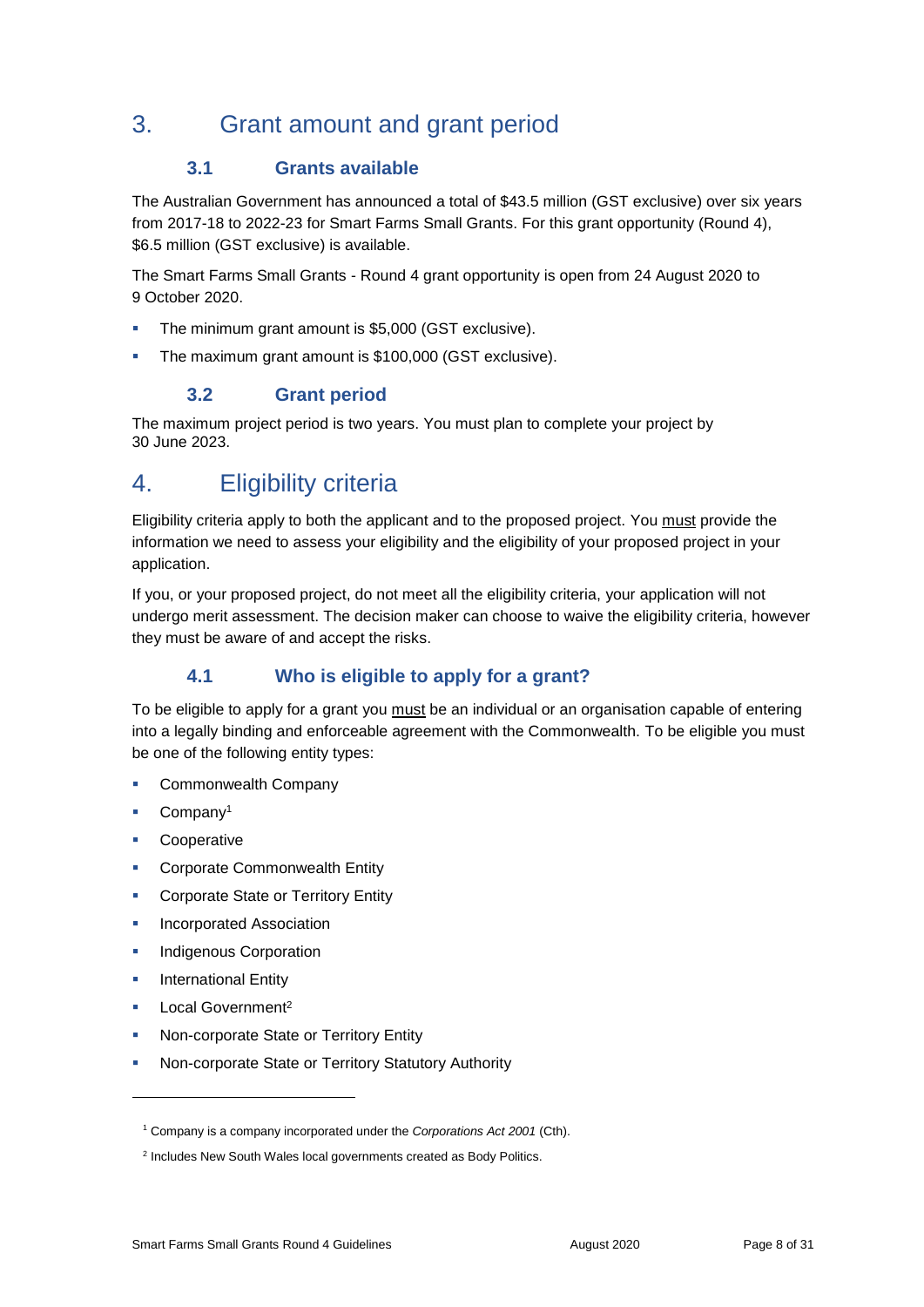- Partnership<sup>3</sup>
- Person<sup>4</sup>
- Sole Trader
- **Statutory Entity**
- Trustee on behalf of a Trust<sup>5</sup>.

Applications from consortia are eligible, as long as you have a lead applicant who is solely accountable to the Commonwealth for the delivery of grant activities and who is an eligible entity as per the list above<sup>6</sup>. Eligible organisations can form a consortium with ineligible organisations.

### **4.2 Additional eligibility requirements**

You must have the following additional eligibility requirements in place before you apply:

- have an Australian Business Number
- be registered for the purposes of GST
- have an account with an Australian financial institution
- for individuals, be a permanent resident of Australia
- **for international entities, be registered with the Australian Securities and Investments** Commission to carry on business in Australia.

If you do not meet these additional requirements, you will not be eligible.

## **4.3 Who is not eligible to apply for a grant?**

You are not eligible to apply if you are one of the following entity types:

- Non-corporate Commonwealth Entity
- Non-corporate Commonwealth Statutory Authority
- Unincorporated Association.

-

### **4.4 Project sponsorship**

If a group is not registered for the purpose of GST or is not a legal entity able to contract with the Australian Government - for example - they are an unincorporated association, they can still participate in Smart Farms Small Grants Round 4 through a sponsorship arrangement. This is where an eligible entity applies on the group's or entity's behalf.

This means that the sponsor will be legally responsible for meeting the contractual obligations of the grant.

<sup>&</sup>lt;sup>3</sup> Partnership – the individual partners will enter into the agreement with the agency. A Partnership Agreement or a list of all individual partners of the Partnership may be requested.

<sup>4</sup> A person is a natural person, an individual, a human being.

<sup>5</sup> Trusts are not legal entities in their own right – to be eligible, only the Trustee for the Trust can apply by providing the signed Trust Deed and any subsequent variations with the application form.

<sup>&</sup>lt;sup>6</sup> The Australian Government recognises that some organisations may seek to form consortia in order to apply for a grant under the program. Consortia are eligible to apply and the relevant conditions applicable to consortia are at section 7.2 'Joint (consortia) applications.'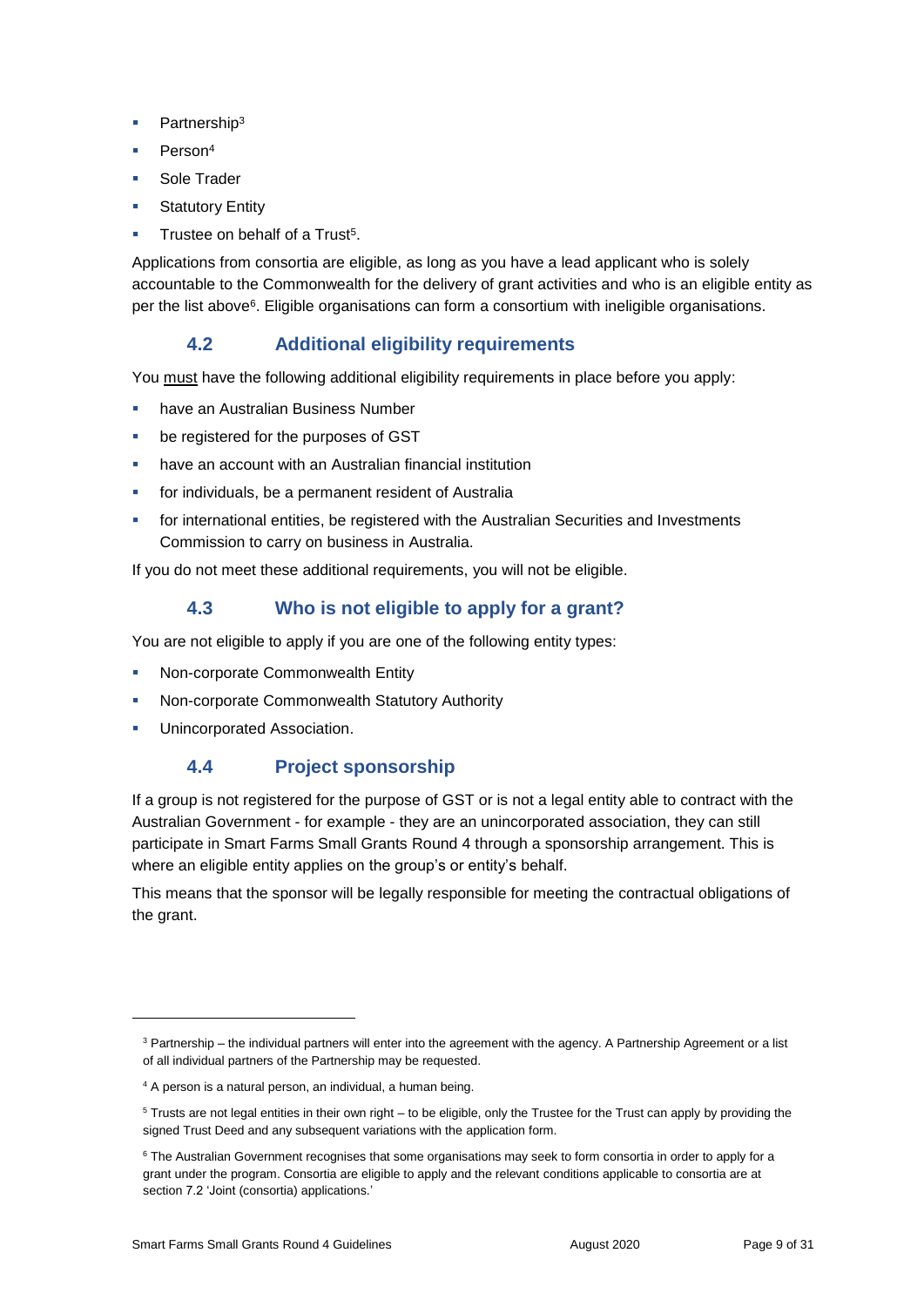Sponsors may sponsor more than one group, but must submit a separate application, and enter into a separate grant agreement if successful, for each group or entity they sponsor. A separate application form will need to be downloaded and completed for each grant application.

To be eligible to sponsor another organisation's application, the sponsor must be eligible to apply as per section 4.1 above.

#### *Example 1*

Long Paddock Landcare is a small unincorporated association with a good project idea but are not eligible to apply in their own right. They approach their Regional Land Partnerships Service Provider to apply on their behalf as a sponsor. This means the sponsor assumes the responsibility of managing the grant and reporting obligations, although the Landcare group may still do the work. This enables Long Paddock Landcare to apply to undertake the project (with a sponsor).

#### *Example 2*

Short Paddock Landcare is a trustee (on behalf of a trust) with a good project idea. They are eligible to apply in their own right, and are capable of delivering the project, but do not think that they have the capacity or confidence to administer it. In this case, they seek a sponsor in OA&E Accounting Services Ltd, who have the required administration skills to manage the project finances and oversee the reporting requirements.

### **4.5 Project eligibility**

To be eligible, your proposed project must meet all of the following:

- the project must contribute to achieving at least one of the two outcomes described at section 2.3 above
- **Projects contributing to achieving Outcome 1 must contribute to improving Australian food, fibre** and forestry business productivity and profitability and must protect or improve eligible natural resources (see section 4.5.2)
- total grant funding sought must be between \$5,000 and \$100,000 (GST exclusive)
- all project activities must be planned to be completed by 30 June 2023
- all project activities must be eligible activities (see section 5.1)
- no project activities may be ineligible activities (see section 5.3)
- the project must achieve a public benefit that would not occur without the grant and that is atleast proportional to the amount of the grant
- the private beneficiary's contribution to the cost of the project is at least proportional to any private benefit obtained.

#### **4.5.1 Eligible outcomes**

Projects must contribute to achieving at least one of the two Smart Farms Small Grants Round 4 outcomes. In your application, you must identify the outcome your proposed project will contribute to achieving. These are:

- Outcome 1: Increased adoption of best practice sustainable agriculture.
	- Undertaking activities that directly improve eligible natural resources and improve on-farm adoption of best practice sustainable agriculture.
- Outcome 2: Increase the capacity of land managers to adopt best practice sustainable agriculture.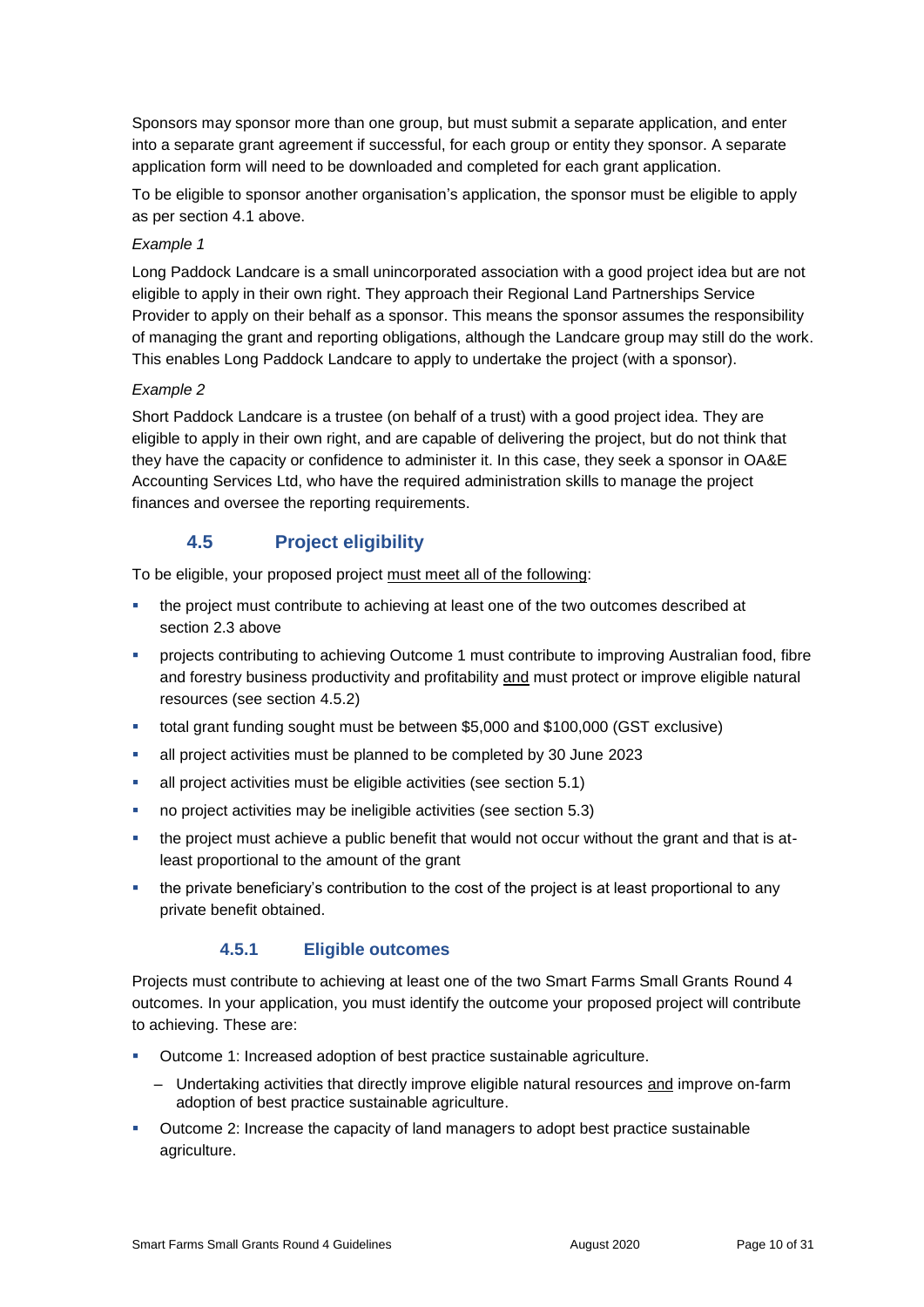- Undertaking activities that will increase land managers' awareness, knowledge and skills to sustainably manage eligible natural resources by adopting best practice sustainable agriculture; and/or
- Undertaking activities that will increase the capacity and capability of community and Landcare groups to assist in the adoption of best practice sustainable agriculture.

Program outcomes are described in more detail at section 2.3.

#### **4.5.2 Eligible natural resources**

Whether your proposed project contributes to achieving Outcome 1, Outcome 2, or both Outcomes 1 and 2 (see section 2.3), it must contribute to improving Australian food, fibre and forestry business sustainability, productivity and profitability, and must contribute to protecting or improving one of the following natural resources in Australia:7

- soil, including marine sediments
- water, freshwater or marine
- vegetation
- threatened species
- threatened ecological communities listed for the *Environment Protection and Biodiversity Conservation Act 1999 (Cth)*
- Ramsar sites

-

- World Heritage properties
- native biodiversity (including both terrestrial and marine)
- sequestration and reduction of agricultural systems' greenhouse gas emissions
- capacity of Australia's farming, fisheries, aquaculture and forestry systems to adapt to significant changes in climate.

On-ground project activities should be carried out on-farm and consider protection and improvement in on- and off-farm natural resources or reduce the off-farm impacts of food, fibre and forestry production.

Where your proposed project contributes only to achieving Outcome 2 (see section 2.3.2), it must contribute to improving the capacity of Australian food, fibre and forestry business to improve their productivity and profitability while contributing to the protection or improvement of one of the natural resources in Australia listed above.

In your application, you must identify and describe the eligible natural resources your proposed project will protect or improve. You must also outline the productivity and profitability improvements that will be delivered as a result of addressing these threats, and identify the affected agrifood industries.

 $7$  This will ensure, in part, that you will be contributing to Australia meeting its national and international obligations, including under (but not limited to) the: *Environment Protection and Biodiversity Conservation Act 1999 (Cth)* and Australia's Biodiversity Conservation Strategy 2010-2030, Convention on Biological Diversity, United Nations Framework Convention on Climate Change (including the Paris Agreement), United Nations Convention to Combat Desertification; Ramsar Convention on Wetlands, the Convention Concerning the Protection of World Cultural and Natural Heritage, the United Nations Convention on the Law of the Sea and the United Nations Fish Stocks Agreement.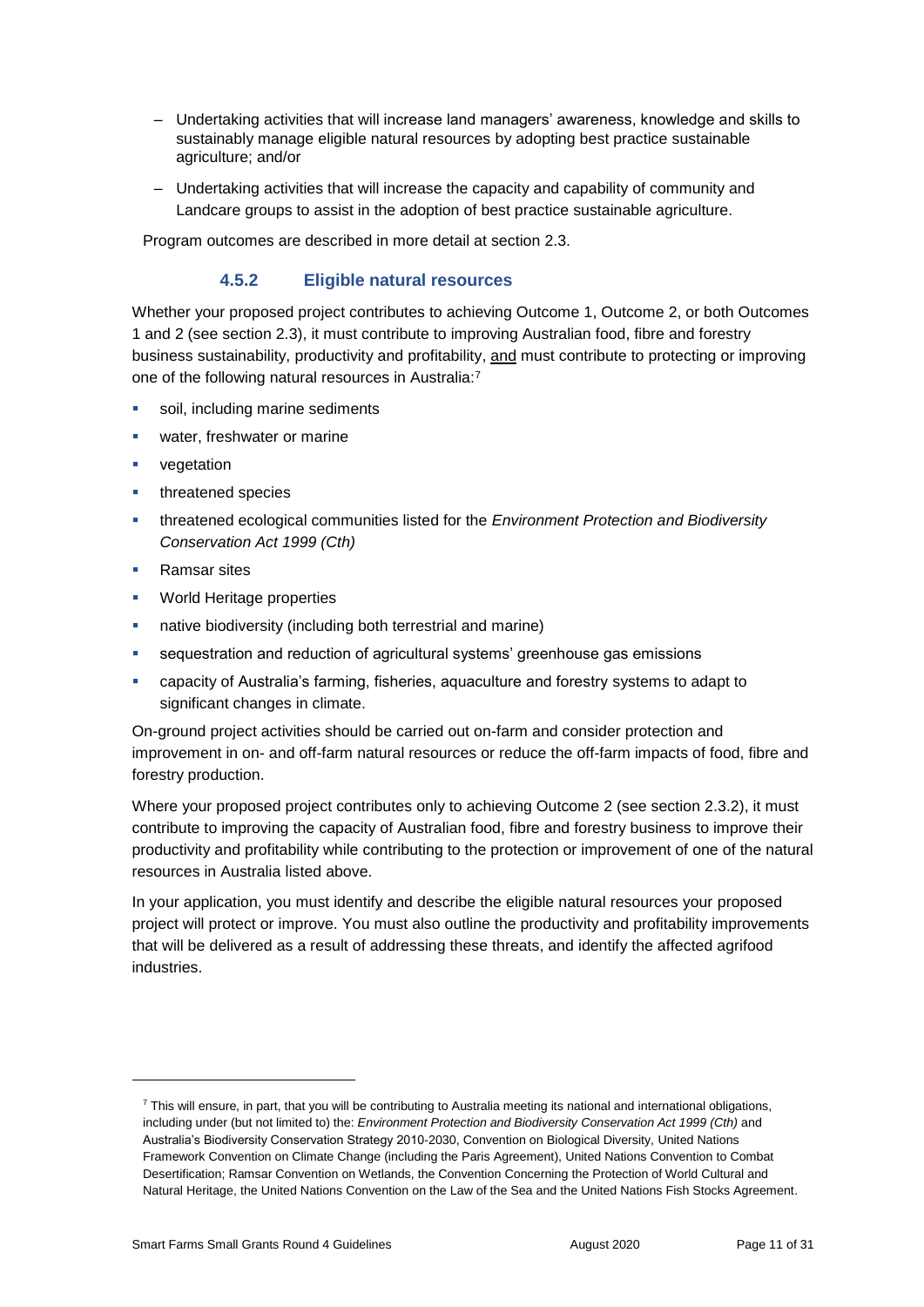## 5. What the grant money can be used for

## **5.1 Eligible grant activities**

In your application, you must describe each of your proposed project activities.

For projects contributing to Outcome 1 or both Outcomes 1 and 2, eligible project activities will undertake, demonstrate or extend sustainable agriculture practices that are already, or are emerging as, best practice for industries or regions relevant to the project but that may not yet be widely adopted. These could be practices that:

- **have been recently developed through research**
- have become viable through changing conditions
- have been successful in other regions or under different conditions
- **•** will assist with managing changing conditions
- embrace emerging technologies.

For example, suitable project activities may include:

- establishing a demonstration and monitoring site for best practice management of on-farm vegetation that includes livestock controls and that will result in sustainable agriculture outcomes
- demonstrating methods to monitor and manage groundcover to assist land managers to maintain levels above minimum thresholds to reduce soil and nutrient loss through wind and water erosion and improve air and/or water quality
- undertaking an extension program to train land managers in how to best manage surface and subsurface soil acidification to improve productivity and avoid future loss of productive land
- demonstrating methods to improve nutrient use efficiency where this will reduce losses into waterways while improving productivity and reducing nitrous oxide emissions
- conducting workshops to increase the capacity of land managers to improve soil health through better management of soil structure where it can be demonstrated that this will lead to increased productivity
- **·** improving the capacity of Australian farmers to demonstrate the sustainability of their operations in response to market demands, where this is likely to result in increased adoption of best practice sustainable agriculture
- extension of industry guidelines and codes of practice for sustainable management practice activities in the fishing and aquaculture industries
- **improved use of seasonal climate forecasting where this will assist landholders to adapt to** changing local conditions and improve land management.

Successful Smart Farms Small Grants Round 4 projects may include demonstration of appropriate best practice sustainable agriculture activities.

Applications for proposed projects contributing to Outcome 2 only, eligible project activities may include:

- improving the capacity of a community or Landcare group to operate effectively (for example, by training group members in bookkeeping, project management, project prioritisation or development, or in grant management or grant application writing)
- **\*** training or mentoring staff by more experienced members of other Landcare groups or through accredited training providers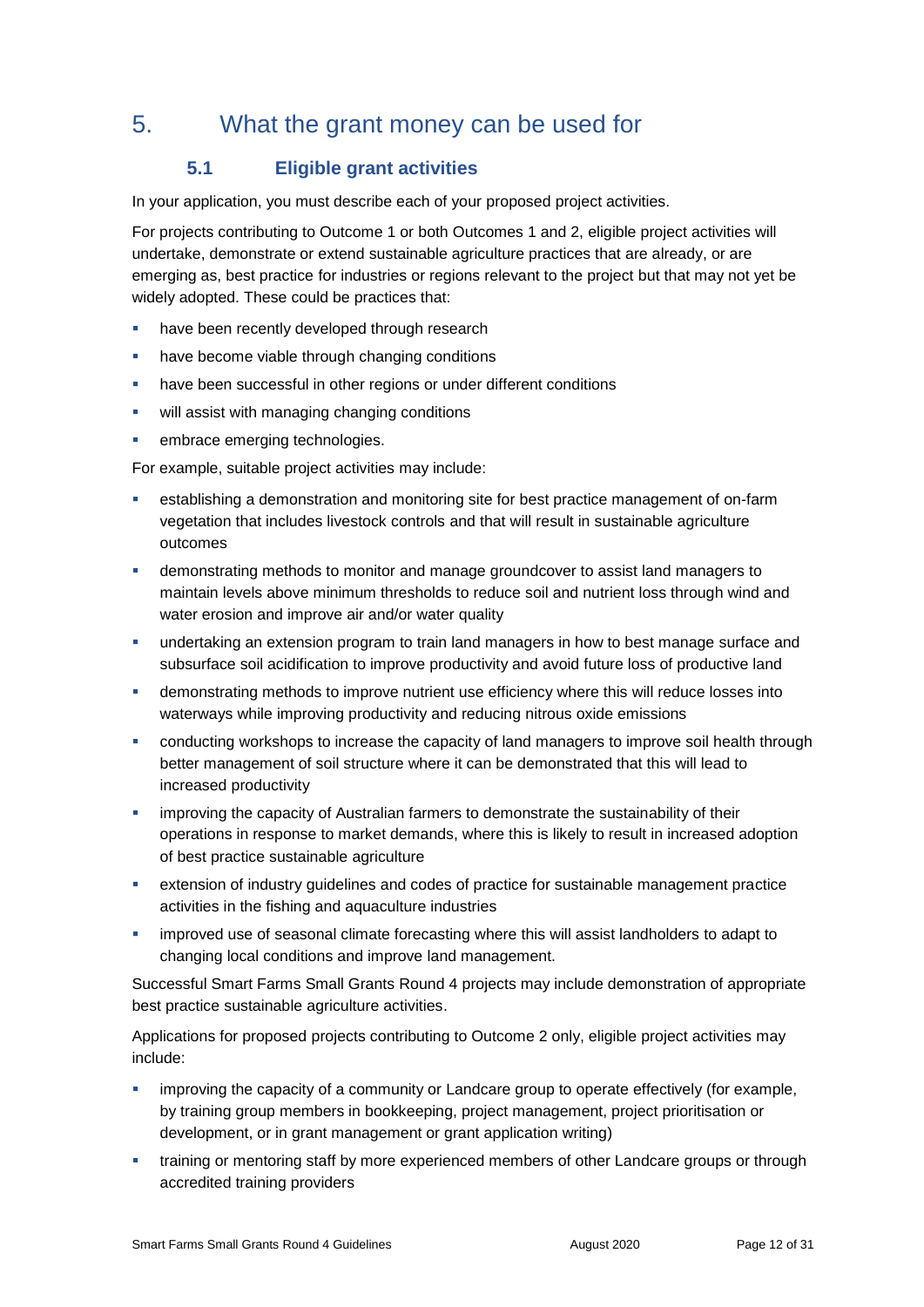activities to improve collaboration and communication between Landcare groups and land managers and among Landcare groups.

Applicants are also encouraged to refer to the list of successful applicants of Smart Farms Small Grants Rounds 1, 2 and 3, which can be accessed [here.](http://www.agriculture.gov.au/ag-farm-food/natural-resources/landcare/national-landcare-program/australian-government-investment-in-landcare) It should be noted that projects cannot be duplicative of previous work. However, projects of a similar nature may be undertaken if they occur in a different area/region or industry and add value.

## **5.2 Eligible expenditure**

You can only spend the grant on eligible expenditure you have incurred when delivering agreed grant activities.

Not all expenditure on your proposed project may be eligible for grant funding, for example, the purchase and spreading of lime, gypsum or other fertilisers that would be considered as accepted or standard practice. Co-contribution funding can be used to fund activities that are ineligible for grant funding (see section 5.3) but still form part of your project. The decision maker makes the final decision on what is eligible expenditure. You must spend grant funding on project activities designed to achieve at least one of the outcomes described at section 2.3 and on the eligible grant activities as defined in the grant details in your grant agreement.

You must incur the expenditure on your project between the start date and end or completion date for your grant agreement for it to be eligible.

### **5.3 What the grant money cannot be used for**

You cannot use the grant for the following:

- business-as-usual activities for the participants or beneficiaries of the project
- activities that are reasonably considered to be the same as ones which are already underway, or activities that are so closely related that they could not be reasonably considered to be additional to those already underway or completed
- activities (including purchases of equipment or materials) that could reasonably be considered to be part of a land manager's ordinary responsibility unless you demonstrate:
	- a substantial public benefit that would not occur without the grant; and
	- the private beneficiary's contribution to the cost of the project is at least proportional to the private benefit obtained.
- **Figure 3** research activities and trials of methods that are already well-established best practice for industries or regions relevant to the project
- hospitality (for example restaurant dinner with alcohol). You can include business catering as part of the grant (for example sandwiches and drinks at an all-day field trip)
- **qrants from you to another entity**
- activities that are the legal responsibility of the applicant or others, such as managing or controlling certain weeds and pests
- subsidies for commercial operations, business start-ups or where the primary activity is for commercial gain, or activities designed to raise revenue for an organisation or individual
- activities with the potential to adversely impact on a matter of national environmental significance under the *Environment Protection and Biodiversity Conservation Act 1999 (Cth)*
- the introduction of plants, animals or other biological agents known to be, or that could become, environmental or agricultural weeds and pests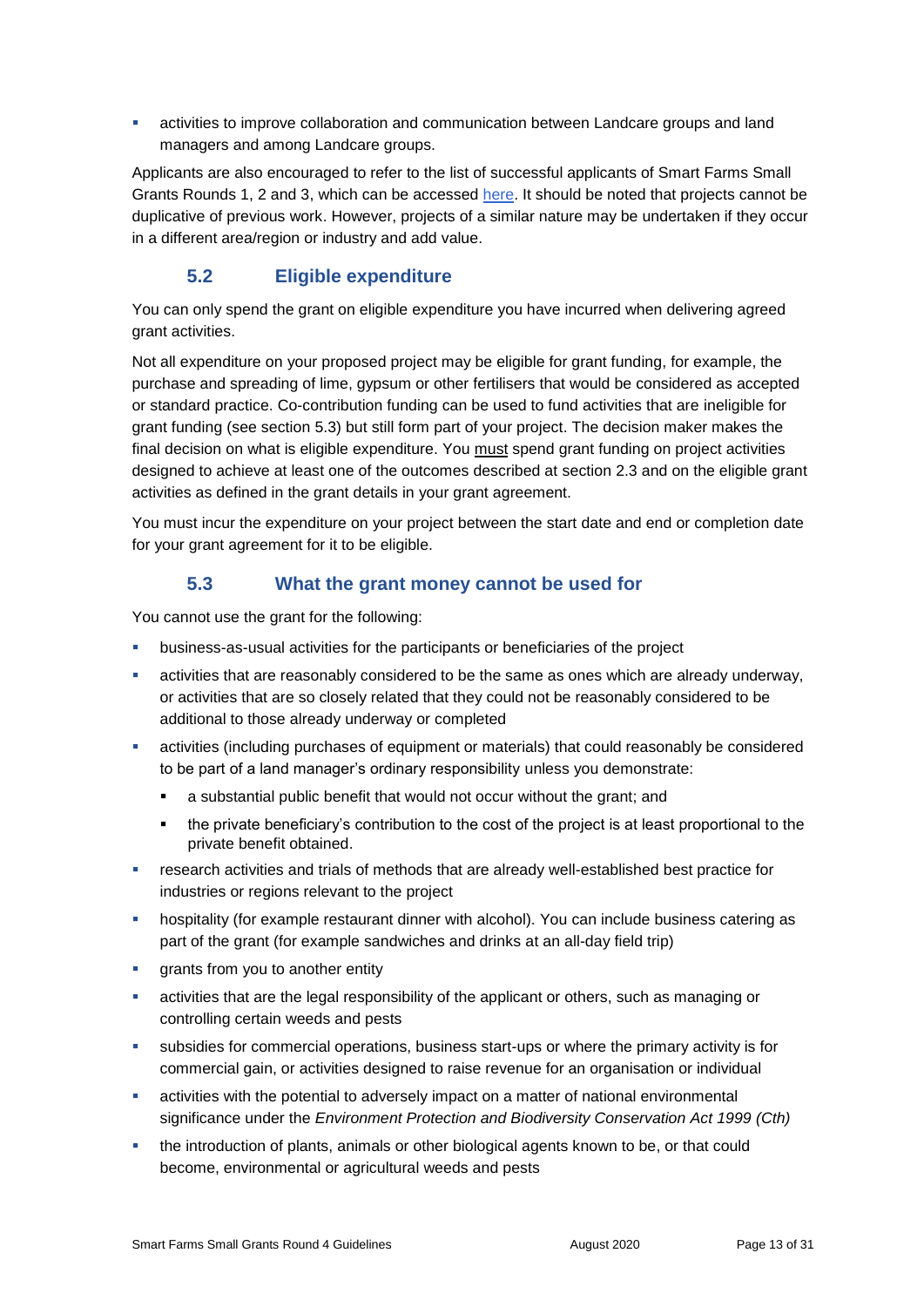- subsidy of the general ongoing administration costs of an organisation such as electricity, phone and rent
- capital expenditure or construction works valued at more than 10 per cent of the grant amount sought
- overseas travel
- activities outside of Australia (including outside Australia's maritime zone)
- activities that have commenced before execution of the grant agreement
- costs incurred in the preparation of a grant application or related documentation
- activities for which other Commonwealth, state, territory or local government bodies have primary responsibility.

You cannot use the grant for project activities or costs that have been funded through a previous Smart Farms Small Grants round, another element of the National Landcare Program including through Regional Land Partnerships, or any other previous or current Australian Government programs, including any of the drought assistance measures.

As per section 6, your application will be assessed against the eligibility criteria. Only eligible applications will move to the next assessment stage.

## 6. The assessment criteria

You must address all four of the following assessment criteria in the application. All assessment criteria have equal weighting.

The application form includes character limits – e.g. up to 6000 characters (approx. 900 words) per criterion. The application form will not accept characters beyond this limit. Please note spaces are included in the character limit.

The amount of information you provide in your application should be relative to your project's size, complexity and the grant amount requested. In completing the application, you must assume that the assessor knows nothing about your project so ensure your responses to questions are clear and succinct to allow the assessor to score your application against the following criteria.

#### **Criterion 1**

#### **Appropriateness of the proposed project objectives and activities for the purpose and outcomes of Smart Farms Small Grants**

Your application will be assessed to determine how appropriate the proposed project objectives are to meet the purpose and outcomes of Smart Farms Small Grants Round 4. That is; how well do the proposed project objectives deliver to the program purpose and outcomes?

When addressing the criterion applicants will be required to:

- Describe the proposed project and its objectives.
	- What do you want to achieve with your project proposal?
	- What is the proposed project's objective?
- **Explain why you want to achieve the objective:** 
	- **Why is it important and worthwhile?**
	- What will happen if you do not carry out your proposed project?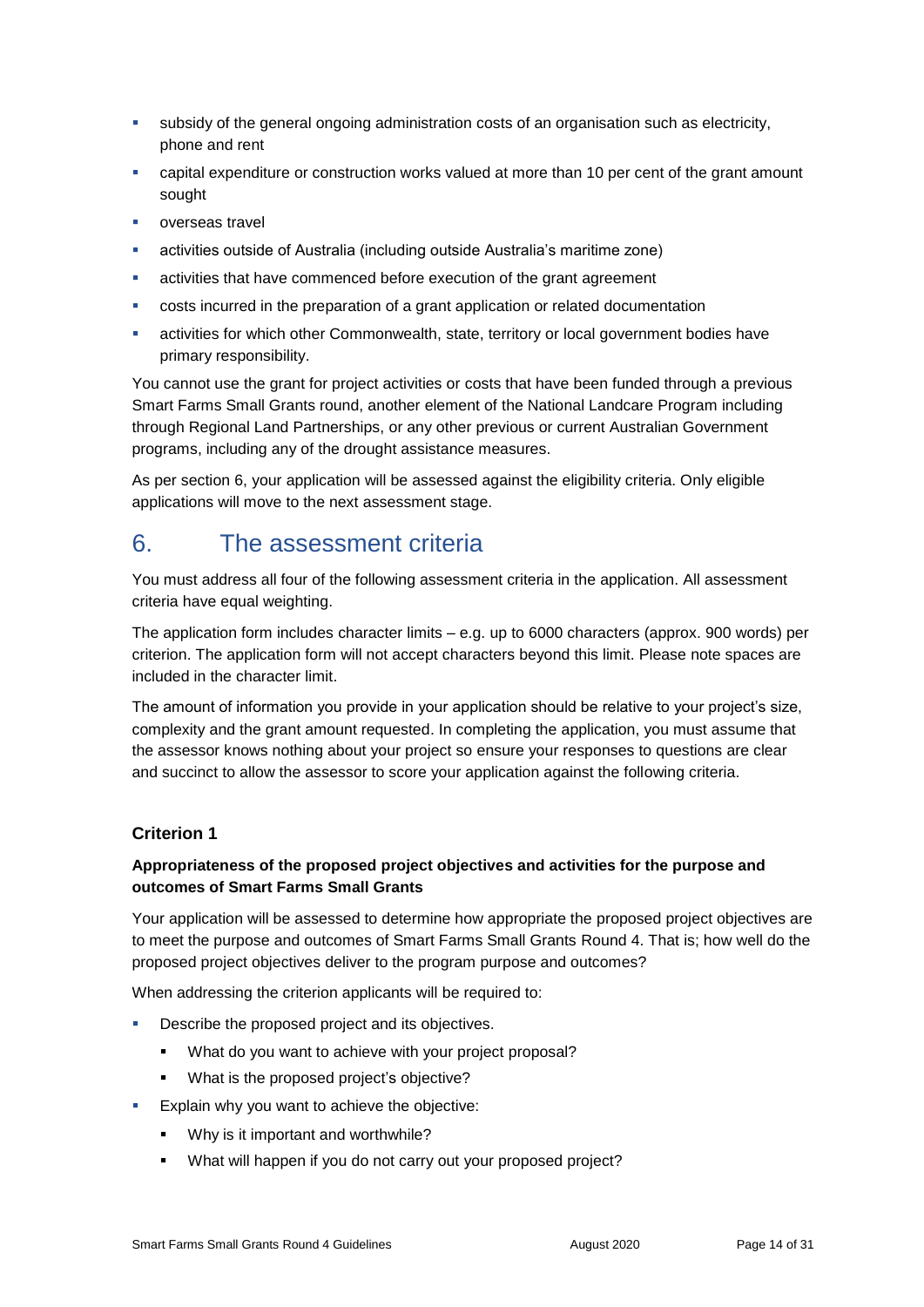#### **Criterion 2**

#### **Effectiveness of the proposed project activities to achieve the proposed project outcomes**

Your application will be assessed to determine how well your proposed project activities will achieve the outcome(s) you have identified.

When addressing this criterion you will be required to describe the proposed project activities:

- What are the proposed project activities, what will you do?
- When will you carry out these proposed project activities?
- Who will participate in the proposed project activities?
- Who will deliver the proposed project activities?
- **How will each proposed project activity contribute to achieving the overall project outcome/s?**

Where your proposed project will contribute to achieving Outcome 1 you must describe how, how much, and when the proposed project will protect or improve the condition of eligible natural resources and improve food, fibre and forestry business productivity and profitability.

Where your proposed project will contribute to achieving Outcome 2 you must describe how, how much, and when it will increase land managers' awareness, knowledge and skill to sustainably manage eligible natural resources or improve the capacity of groups to in-turn help land managers.

Projects may contribute to both outcomes, in this case you will need to describe both of these in your application.

#### **Criterion 3**

#### **Project proposal suitability for public funding and value for money**

Your application will be assessed to determine the extent to which the project proposal is value for money and is suitable for public funding. We will consider who will benefit from the proposed project and by how much. We will also consider who will contribute to the cost of the proposed project and the extent of their contribution.

We will consider whether the public benefits to be achieved by the proposed project are additional to those that would otherwise be achieved and exceed the amount of the grant sought. We will also consider whether any private benefits to be achieved by your proposed project exceed any private contributions.

When addressing the criterion applicants will be required to:

- Explain how the grant amount requested is appropriate to the outcomes that your proposed project will achieve.
- Describe the public benefits that will occur because of the proposed project.
	- What will be the benefit to the community from achieving your objective?
	- What value will your proposed project add that would not occur without the project?
- **If the proposed project will have private benefits, describe the benefits and the beneficiaries.** 
	- Who will benefit from your proposed project? What benefits will flow to each beneficiary?
	- How is the private benefit proportional to the private contributions to the cost of the proposed project?

Refer to sections: 4.5, 7.1 and 10.3 for further details on value for money and public funding.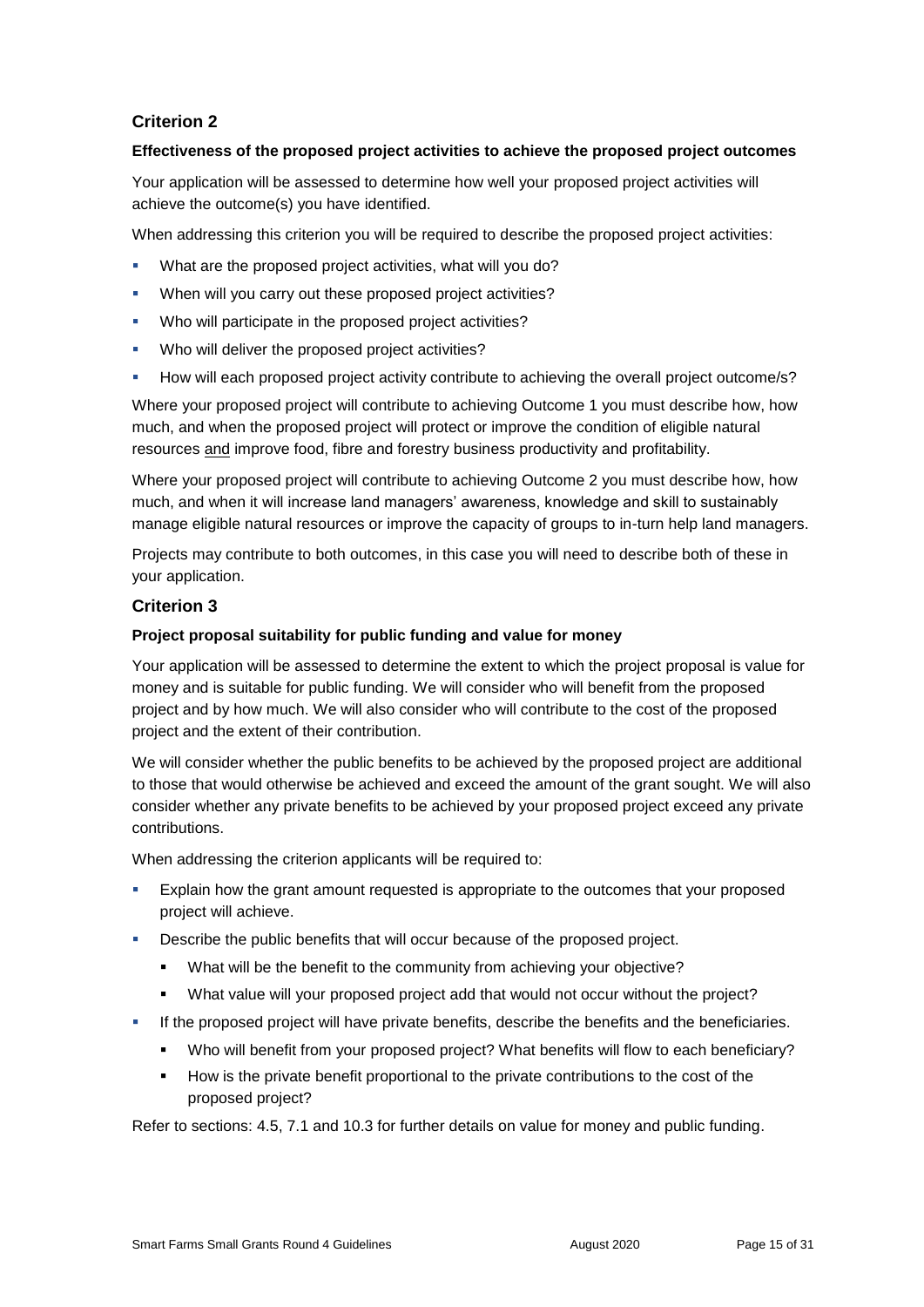### **Criterion 4**

#### **Applicant suitability**

Your application will be assessed to determine your suitability, and that of any project partners, to deliver against the proposed project objective, carry out the proposed project activities, administer the grant and report on the proposed project. We will consider your capability and capacity to develop, implement, manage, monitor and report on the project activities you will carry out, on time and within budget. We will also consider your ability to manage the grant funds, and to assess and manage risk.

When addressing the criterion applicants will be required to:

- Describe your experience with projects of comparable outcomes, scope and budget. Explain how you are capable of implementing, monitoring and reporting on your proposed project.
- Describe how you will engage with relevant stakeholders including, where relevant, Indigenous and culturally and linguistically diverse groups and communities in proposed project activities.
- **Describe how you will promote project outcomes to land managers and the broader** community. How will you maintain proposed project outcomes into the future?

## 7. How to apply

Before applying, you must read and understand these guidelines, the terms and conditions, sample grant agreement and the questions and answers.

These documents are found on the [GrantConnect](https://www.grants.gov.au/?event=public.home) and [Community Grants Hub](https://www.communitygrants.gov.au/) websites. Any material changes to grant documentation are published on both sites and addenda<sup>8</sup> will be published on [GrantConnect.](https://www.grants.gov.au/) By registering on this website, you will be automatically notified of any changes. [GrantConnect](https://www.grants.gov.au/) is the authoritative source for grants information.

You may submit more than one application. A separate application form must be submitted for each proposed project. If more than one application is submitted for the same project proposal, the latest accepted application form will progress.

To apply you must:

-

- **EXECT** complete the online application form on the [GrantConnect](https://www.grants.gov.au/) or [Community Grants Hub](https://www.communitygrants.gov.au/grants) websites
- provide all the information requested by **11.00pm AEDT on 9 October 2020**
- address all eligibility criteria and assessment criteria
- include all necessary attachments on mandatory templates
- submit your application/s to the Community Grants Hub by **11.00PM AEDT on 9 October 2020.** See the front cover for closing times in other states. Hint: **Submit your application early**, if you leave lodging the application to the 'last minute' you may risk the application not being lodged before the closing date and time due to issues such as slow internet speeds, computer issues, etc.

We will not provide application forms or accept applications for this grant opportunity by fax or mail.

The application form includes help information. You are responsible for making sure your application is complete and accurate. Giving false or misleading information is a serious offence

<sup>&</sup>lt;sup>8</sup> Alterations and addenda include but are not limited to: corrections to currently published documents, changes to close times for applications and questions and answers documents.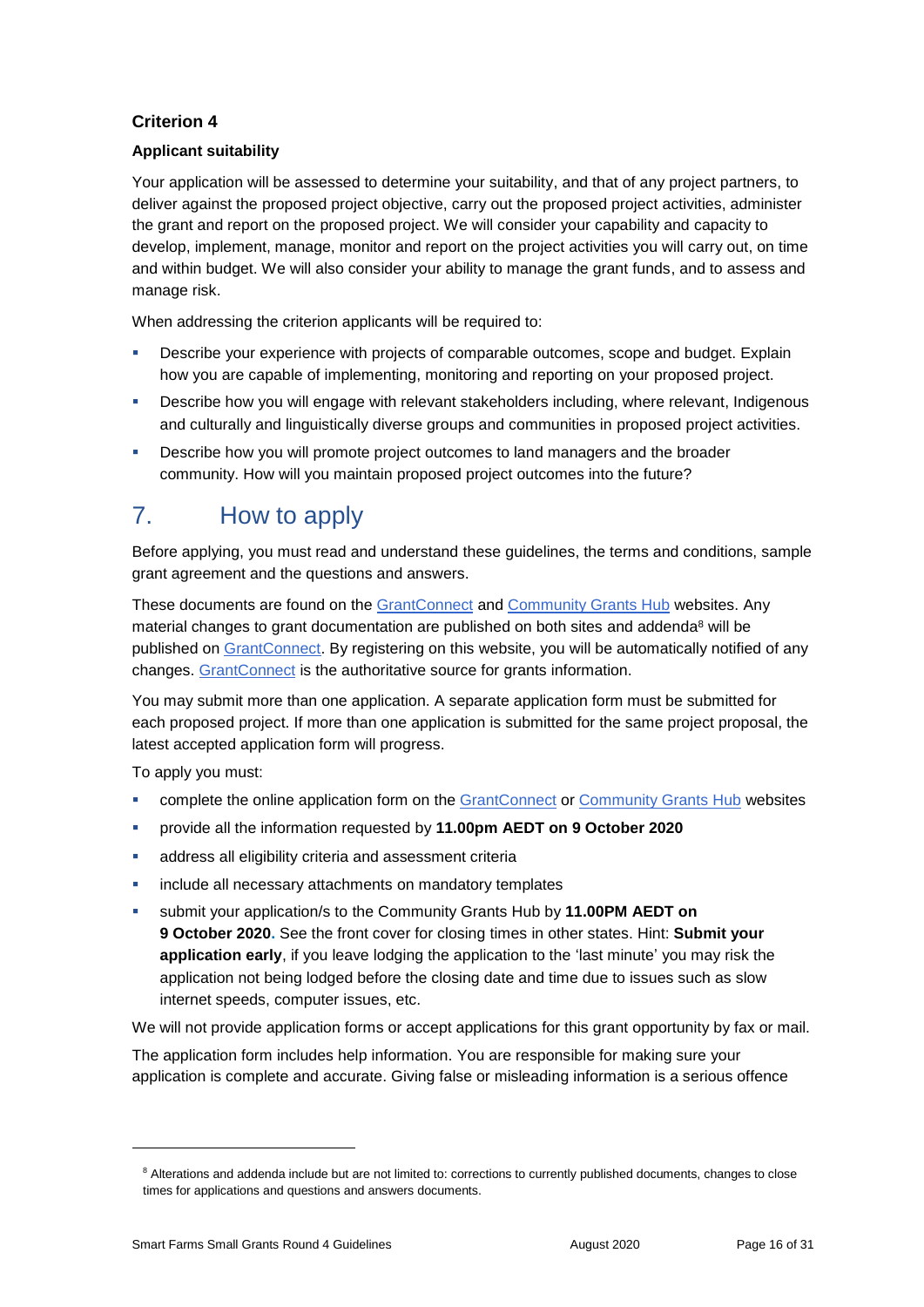under the *[Criminal Code 1995](http://www8.austlii.edu.au/cgi-bin/viewdoc/au/legis/cth/consol_act/cca1995115/sch1.html)* and we will investigate any false or misleading information and may exclude your application from further consideration.

If you need more help about the application process, submitting an application online, have any technical difficulties or find an error in your application after submission, but before the closing date and time, you should contact the Community Grants Hub immediately on 1800 020 283 (option 1) or email [support@communitygrants.gov.au.](mailto:support@communitygrants.gov.au) The Community Grants Hub does not have to accept any additional information or requests from you to correct your application after the closing time.

You should read the general feedback provided to applicants for Smart Farm Small Grants Round 1, 2 and 3 before submitting your application. This feedback discusses the main strengths and weaknesses of applications submitted in these three rounds and therefore indicated areas of improvement for future applications. This feedback is available as part of the grant opportunity documents or can be accessed [here](https://www.communitygrants.gov.au/sites/default/files/documents/11_2018/smart-farms-small-grants-2017-general-feedback-191118_0.pdf) for Round 1, [here](https://www.communitygrants.gov.au/sites/default/files/documents/05_2020/sfsg-round-3-general-feedback-approved-30-april-2020.pdf) for Round 2 and here for Round 3.

You cannot change your application after the closing date and time.

If we find an error or something missing, we may ask you for clarification or additional information. This will not change the nature of your application. However, we can refuse to accept any additional information from you that would change your application after the closing time.

You should keep a copy of your application and any supporting documents. You will receive an automated notification acknowledging the receipt of your application.

### **7.1 Attachments to the application**

All the following documents **must be attached** to your application for it to be considered compliant and for it to proceed to assessment:

- Proposed project budget **mandatory template provided**. If a mandatory template is not used your application will be considered non-compliant and will not proceed to assessment. In the template, for each proposed project activity, you must:
	- include information about the cost of each of the proposed project activities and the overall project; and
	- identify the amount and identity of each contributor to the cost of the activity. You must separately identify cash and in-kind contributions. You must say what contributions you, your partners and other private beneficiaries are making to the proposed project.
- Trust Deed and any subsequent variations, if applying as a Trustee on behalf of a Trust.

You must attach supporting documentation according to the instructions provided within the application form. You should only attach requested documents. Do not attach any other documents to your application form. We will not consider information in attachments we have not asked for.

Please note: There is a 2mb limit for each attachment.

### **7.2 Joint (consortia) applications**

We recognise that some organisations may want to submit a joint application to deliver a project.

In these circumstances, you must appoint a 'lead organisation'. Only the lead organisation can submit the application form and enter into a grant agreement with the Commonwealth. The application must identify all other members of the proposed group.

You must have a formal arrangement in place with all parties prior to execution of the agreement.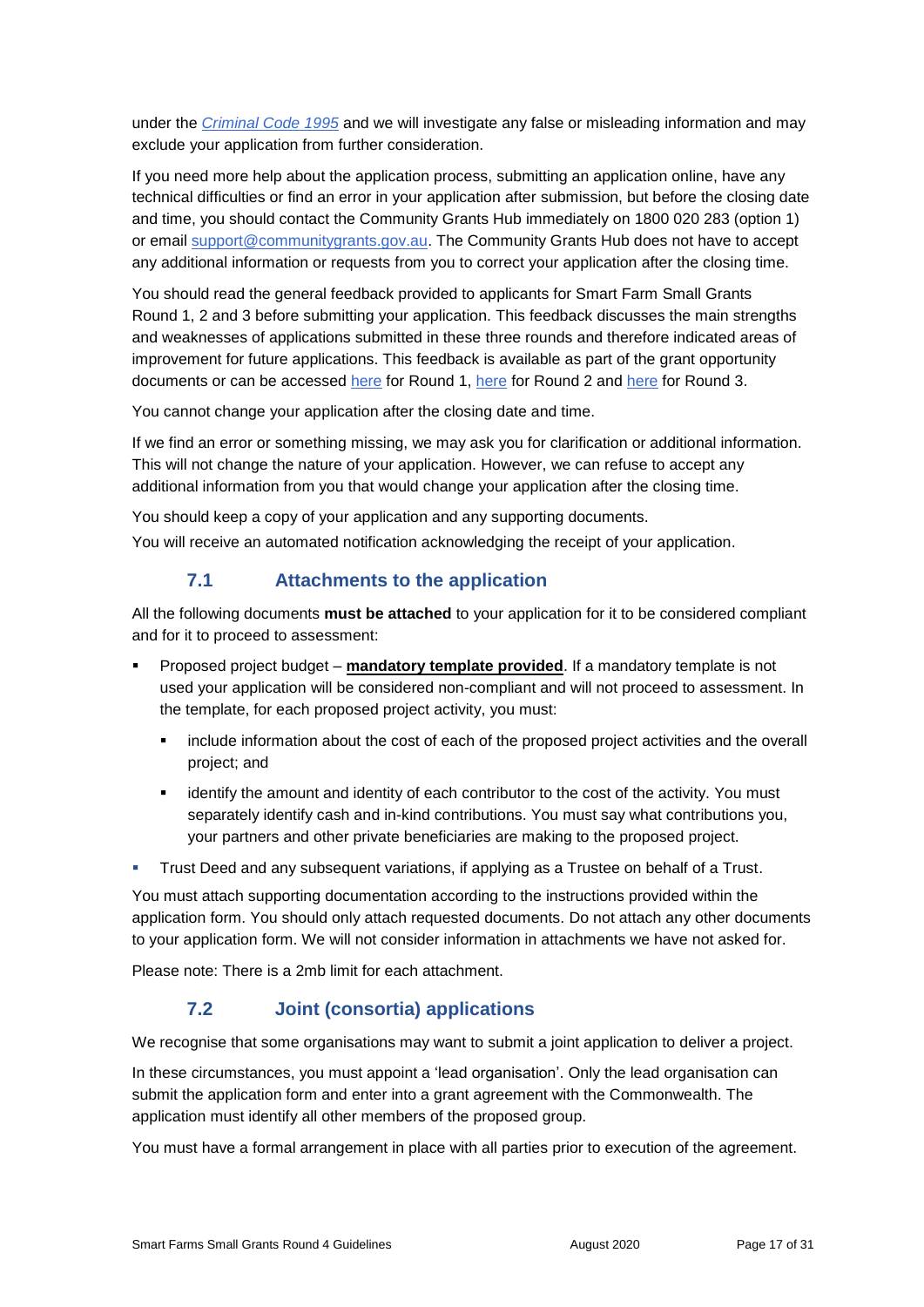## **7.3 Timing of grant opportunity processes**

You must submit an application between the published opening and closing dates.

#### **7.3.1 Late applications**

We will not accept late applications unless an applicant has experienced exceptional circumstances that prevent the submission of the application. Broadly, exceptional circumstances are events characterised by one or more of the following:

- reasonably unforeseeable
- beyond the applicant's control
- unable to be managed or resolved within the application period.

Exceptional circumstances will be considered on their merits and in accordance with probity principles.

#### **How to lodge a late application**

Applicants seeking to submit a late application will be required to submit a late application request form to the Community Grants Hub. Any requests should include a detailed explanation of the circumstances that prevented the application being submitted prior to the closing time. Where appropriate, supporting evidence can be provided to verify the claim of exceptional circumstances.

The late application request form and instructions for how to submit it can be found on the [Community Grants Hub website.](https://www.communitygrants.gov.au/information/information-applicants/timing-grant-opportunity-processes)

Requests for a late application must be made within three days of the grant opportunity closing, unless otherwise specified in the Grant Opportunity Guidelines.

The Delegate or their appointed representative<sup>9</sup> will determine whether a late application will be accepted. The decision of the delegate will be final and not be subject to a review or appeals process.

Once the outcome is determined, the Community Grants Hub will advise the applicant if their request is accepted or declined.

### **7.3.2 Expected timing for this grant opportunity**

If you are successful, you will be expected to start your project by June 2021.

Table 1: Expected timing for this grant opportunity

| Activity                                   | Timeframe     |
|--------------------------------------------|---------------|
| Assessment of applications                 | 8 weeks       |
| Approval of outcomes of selection process  | 6 weeks       |
| Negotiations and award of grant agreements | Up to 8 weeks |
| Notification to unsuccessful applicants    | 2 weeks       |
| Earliest start date of grant activity      | April 2021    |
| End date of grant activity                 | 30 June 2023  |

<sup>9</sup> This may be the Community Grants Hub Delegate or nominated staff member of the Department of Agriculture, Water and the Environment at the EL2 level or above.

-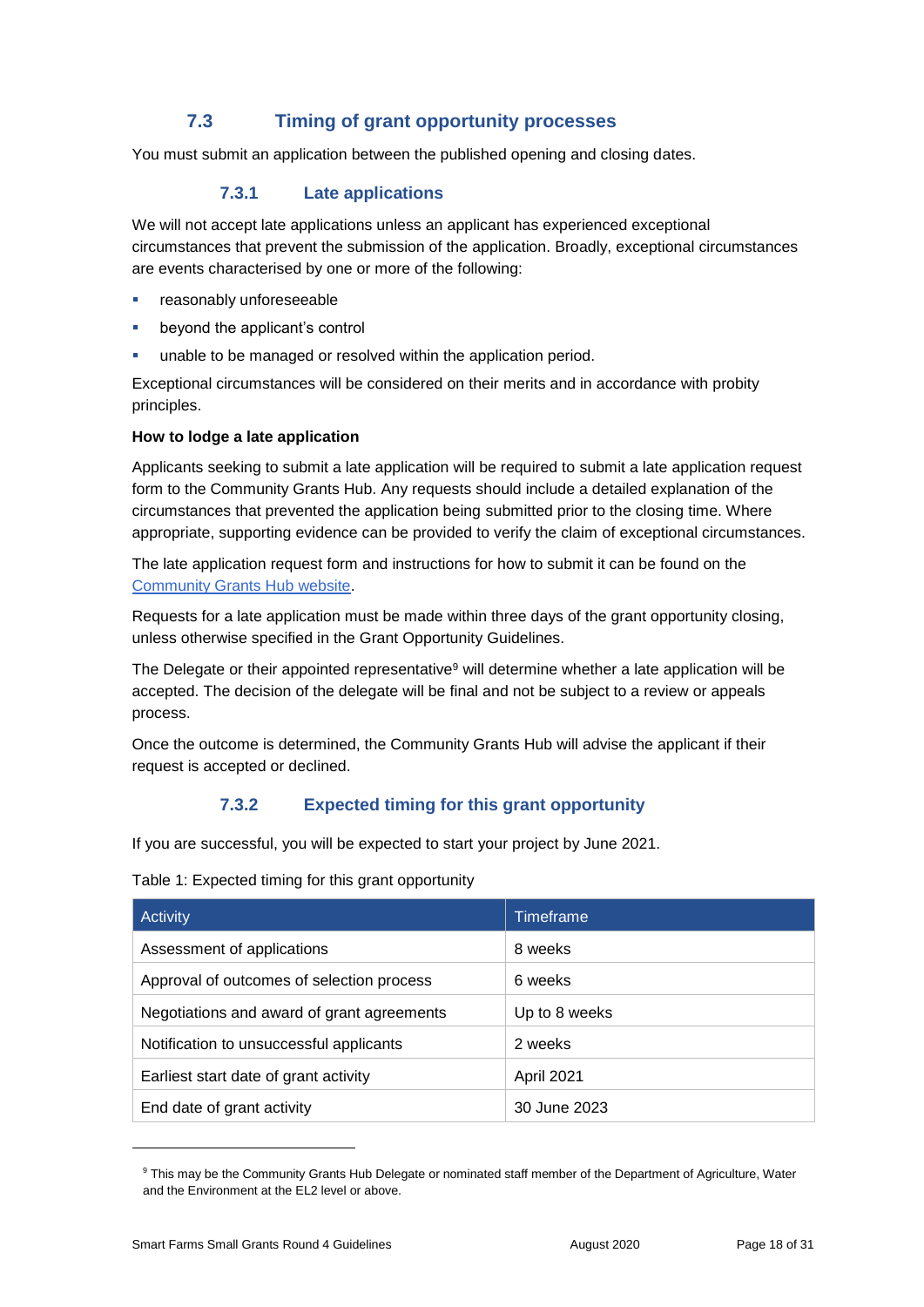## **7.4 Questions during the application process**

If you have any questions during the application period, contact the Community Grants Hub on 1800 020 283 (option 1) or email [support@communitygrants.gov.au.](mailto:support@communitygrants.gov.au)

The Community Grants Hub will respond to emailed questions within five working days. Answers to questions are posted on the [GrantConnect](https://www.grants.gov.au/) and [Community Grants Hub](https://www.communitygrants.gov.au/) websites.

The question period will close at 5:00PM AEDT on 2 October 2020. Following this time, only questions about using and/or submitting the application form will be answered.

## 8. The grant selection process

Applications will be assessed by the Department of Agriculture, Water and the Environment based on the eligibility and assessment criteria as set out in these Grant Opportunity Guidelines. If required, you may be contacted to correct or explain any unintentional errors in your application. The assessors may also consider information about you or your application that is available through the normal course of business.

The Community Grants Hub will administer the selection process on behalf of the Department of Agriculture, Water and the Environment.

### **8.1 Assessment of grant applications**

We will assess your compliance against the requirements of the application process, your eligibility and the eligibility of your proposed project against these Grant Opportunity Guidelines. The Department of Agriculture, Water and the Environment will have the final say whether an application is removed from the process. Eligible applications will then be considered through an open competitive process.

When assessing the extent to which the application represents value with relevant money, we will have regard to:

- the overall objective/s to be achieved in providing the grant
- the relative value of the grant sought
- extent to which the geographic location of the application matches identified priorities
- the extent to which the evidence in the application demonstrates that it will contribute to meeting the outcomes/objectives
- **•** how the grant activities will target groups or individuals.

### **8.2 Who will assess the applications?**

Assessors from the Department of Agriculture, Water and the Environment will assess each eligible and compliant application on its merit against each of the assessment criteria (see section 6) and will compare it to other eligible applications. Assessors are Commonwealth staff who will undertake training to ensure consistent assessment of all applications.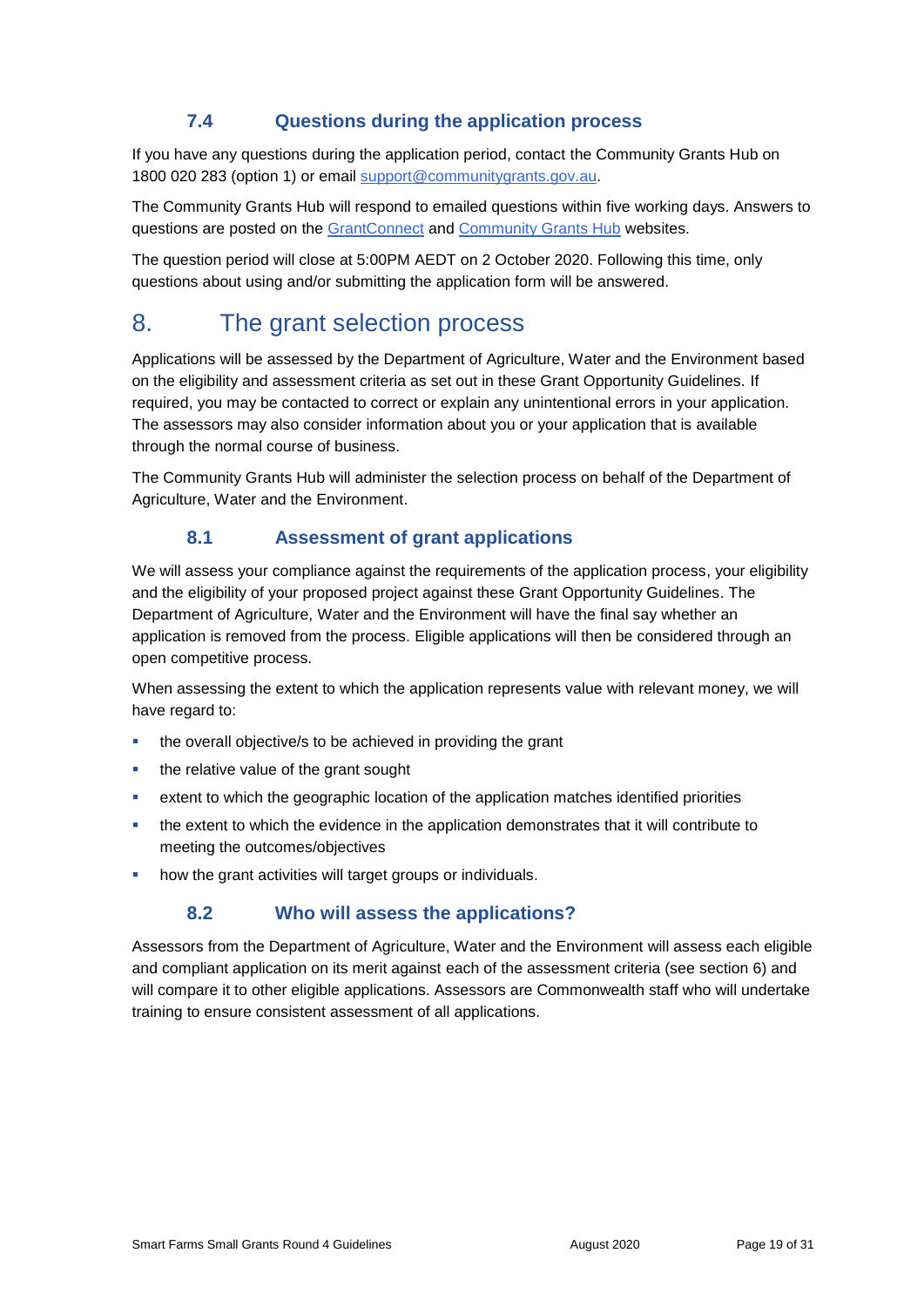Your application will be scored based on how well it meets each of the assessment criteria using the following matrix:

| <b>Score</b> | <b>Quality rating</b>         | <b>Rating description</b>                                                   |
|--------------|-------------------------------|-----------------------------------------------------------------------------|
| $\bf{0}$     | Does not address<br>criterion | The applicant has provided no relevant response to the criterion.           |
|              | Very Poor                     | The applicant has provided a very poor response to the criterion.           |
| $\mathbf{2}$ | Poor                          | The applicant has provided a <b>poor</b> response to the criterion.         |
| 3            | Satisfactory                  | The applicant has provided a <b>satisfactory</b> response to the criterion. |
| 4            | Good                          | The applicant has provided a good response to the criterion.                |
| 5            | Excellent                     | The applicant has provided an excellent response to the criterion.          |

An application that receives a rating lower than 'satisfactory' (that is, a score of less than 3) for any single criterion will not progress further in the assessment process.

This assessment will provide an initial ranking of applications; the highest-ranked eligible applications will be shortlisted to inform the deliberations of the Selection Advisory Panel (SAP).

### **8.3 Selection Advisory Panel**

The SAP will be established by the Department of Agriculture, Water and the Environment, and will include a mix of employees of the Department of Agriculture, Water and the Environment, experts from the sector, and other Commonwealth officers with relevant specialist expertise.

The Community Grants Hub or the Department of Agriculture, Water and the Environment will provide secretariat and technical support to the SAP, but will not participate in deliberations or decision-making. An independent probity advisor oversees the whole process and attends all SAP meetings.

The SAP will consider shortlisted applications for:

- how well an application scored against the assessment criteria
- the relative merit of the application compared to other applications focussed on the same Smart Farms Small Grants Round 4 outcome(s)
- the primary industries represented (such as dryland and irrigated cropping, livestock production, dairy, horticulture, mixed farming, forestry, farm forestry, fishing and aquaculture) relative to the size of the industries and the extent of their natural resource use
- the distribution of proposed projects across Australia and across the range of agro-ecological zones
- the extent to which the geographic location of the application matches identified priorities for the Australian Government
- the range of eligible applicant types
- whether the project proposal provides value for money.<sup>10</sup>

-

<sup>&</sup>lt;sup>10</sup> See glossary for an explanation of 'value for money'.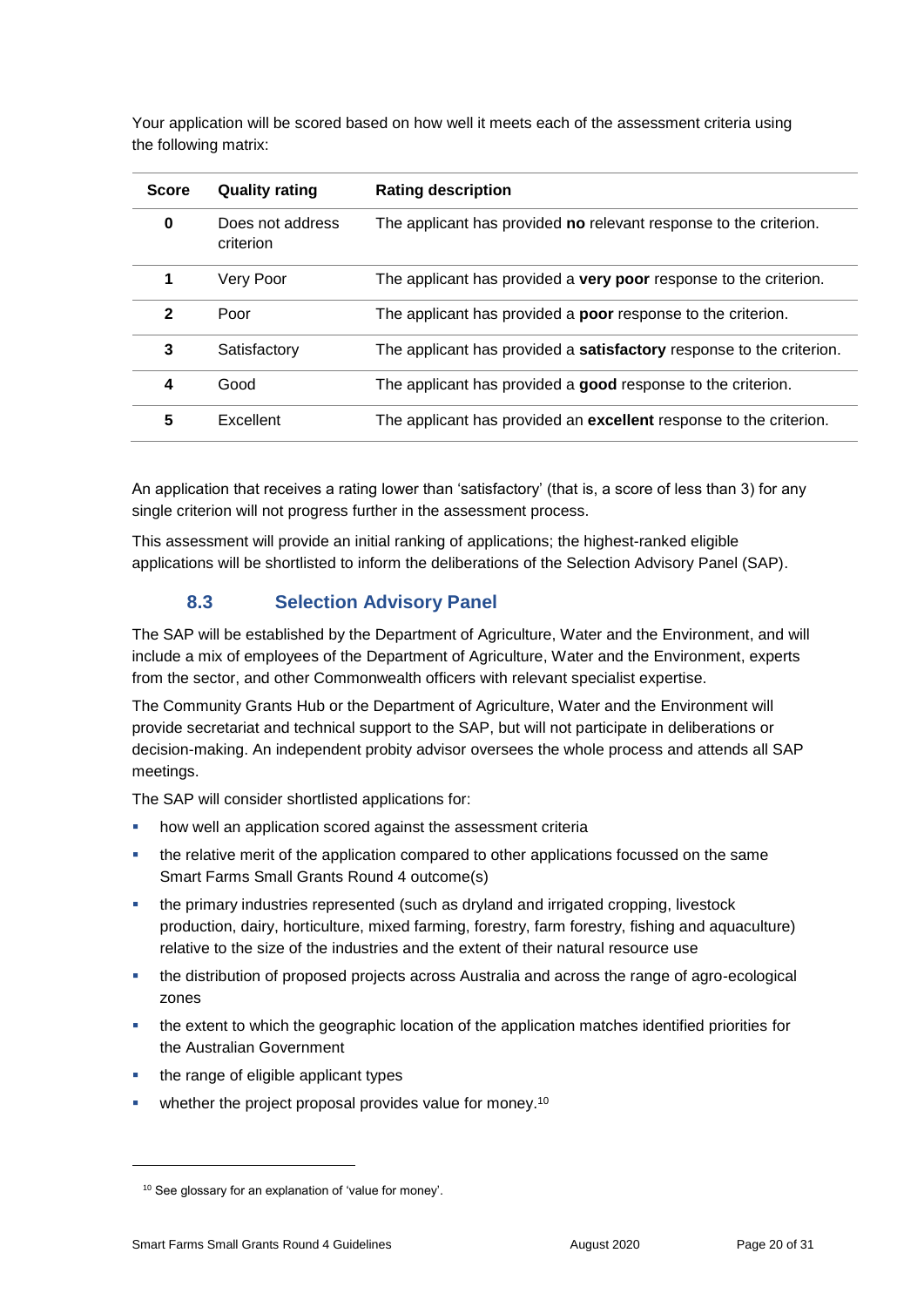Any expert/advisor, who is not a Commonwealth Official, will be required/expected to perform their duties in accordance with the Commonwealth Grants Rules and Guidelines (CGRGs).

The SAP may seek additional information about you or your application and this may delay completion of the selection process. They may do this from within the Commonwealth, even if the sources are not nominated by you.

The SAP will make recommendations to the decision maker on which applications to approve for a grant.

## **8.4 Who will approve grants?**

The Minister for Agriculture, Drought and Emergency Management (the decision maker) decides which grants to approve based on the recommendations of the SAP, taking into consideration any further information that may become known, including the availability of grant funds for the purposes of the grant program.

The decision maker's decision is final in all matters, including the:

- approval of the grant
- grant funding amount to be awarded
- terms and conditions of the grant.

There is no appeal mechanism for decisions to approve or not approve a grant.

## 9. Notification of application outcomes

#### **9.1 Notification**

We will write to you about the outcome of your application. If you are successful, you will be advised of any specific conditions attached to the grant. Notifications of successful grants will be embargoed pending the Minister's announcements of the outcomes of the grant round.

### **9.2 Feedback on your application**

A feedback summary will be published on the Community Grants Hub website to provide all organisations with easy to access information about the grant selection process and the main strengths and areas for improving applications.

Individual feedback will be available. The process for requesting individual feedback will be included in the letter advising of the outcome of your application.

## 10. Successful grant applications

### **10.1 The grant agreement**

You must enter into a legally binding grant agreement with the Commonwealth. We will offer successful applicants a Commonwealth Simple Grant Agreement for this grant opportunity. Each agreement has general/standard grant conditions that cannot be changed. Sample grant agreements are available on GrantConnect and Community Grants Hub websites as part of the grant documentation. We will use a schedule to outline the specific grant requirements.

We must execute a grant agreement with you before you start the project and before we can make any payments. We are not responsible for any of your expenditure until a grant agreement has been executed.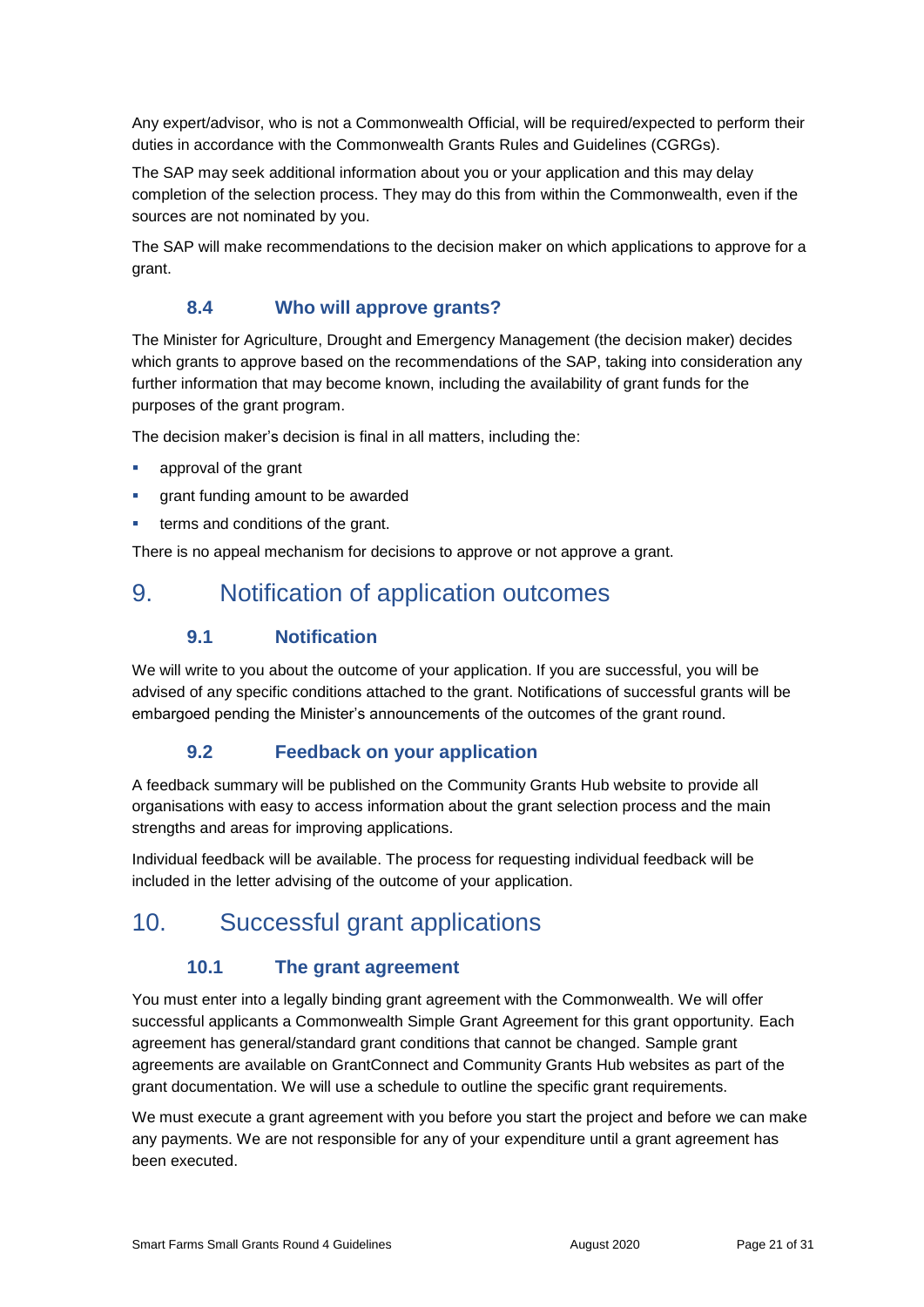Your grant agreement may have specific conditions imposed through the assessment process or other considerations made by the decision maker. These will be identified in the agreement.

The Commonwealth may terminate the grant agreement and recover grant funds if there is a breach of the grant agreement.

#### **Commonwealth Simple Grant Agreement**

We will use a Commonwealth Simple Grant Agreement.

You will have twenty (20) business days from the date of receiving the draft agreement to sign and return this grant agreement. The grant agreement is not considered to be executed until both you and the Commonwealth have signed the agreement. During this time, we will work with you to finalise details.

The offer may lapse if both parties do not sign the grant agreement within this time. Under certain circumstances, we may extend this period. We base the grant agreement on the information you provide in your application.

You may request changes to the grant agreement. However, we will review any changes to make sure they do not affect the grant as approved by the decision maker.

#### **10.2 Multicultural Access and Equity**

The Australian Government's *Multicultural Access and Equity Policy* obliges Australian Government agencies to ensure their policies, programs and services - including those provided by contractors and service delivery partners - are accessible to, and deliver equitable outcomes for, people from culturally and linguistically diverse (CALD) backgrounds.

Grant applicants should consider how they will ensure their services will be accessible to people from CALD backgrounds. For example, service delivery partners may require cultural competency skills. In addition, services, projects, activities or events may require the use of professional translating or interpreting services in order to communicate with clients who have limited English proficiency. Based on an assessment of the client target group, costs for translating and interpreting services should be factored into grant applications.

#### **10.3 How we pay the grant**

The grant agreement will state the:

- maximum grant amount to be paid
- any financial contributions you must make
- any in-kind contributions you will make
- any financial contribution provided by a third party.

We will pay 100 percent of the grant on execution of the grant agreement. You will be required to report how you spent the grant funds at the completion of the project. Smart Farms Small Grants do not allow for an increase to the agreed amount of grant funds.

#### **10.4 Grant payments and GST**

Payments will be GST inclusive. We will add GST to your grant payment and issue you with a [Recipient Created Tax Invoice.](https://www.ato.gov.au/Forms/Recipient-created-tax-invoices/)

If a Government Related Entity is deemed successful, GST will not apply.

Grants are assessable income for taxation purposes, unless exempted by a taxation law. We recommend you seek independent professional advice on your taxation obligations or seek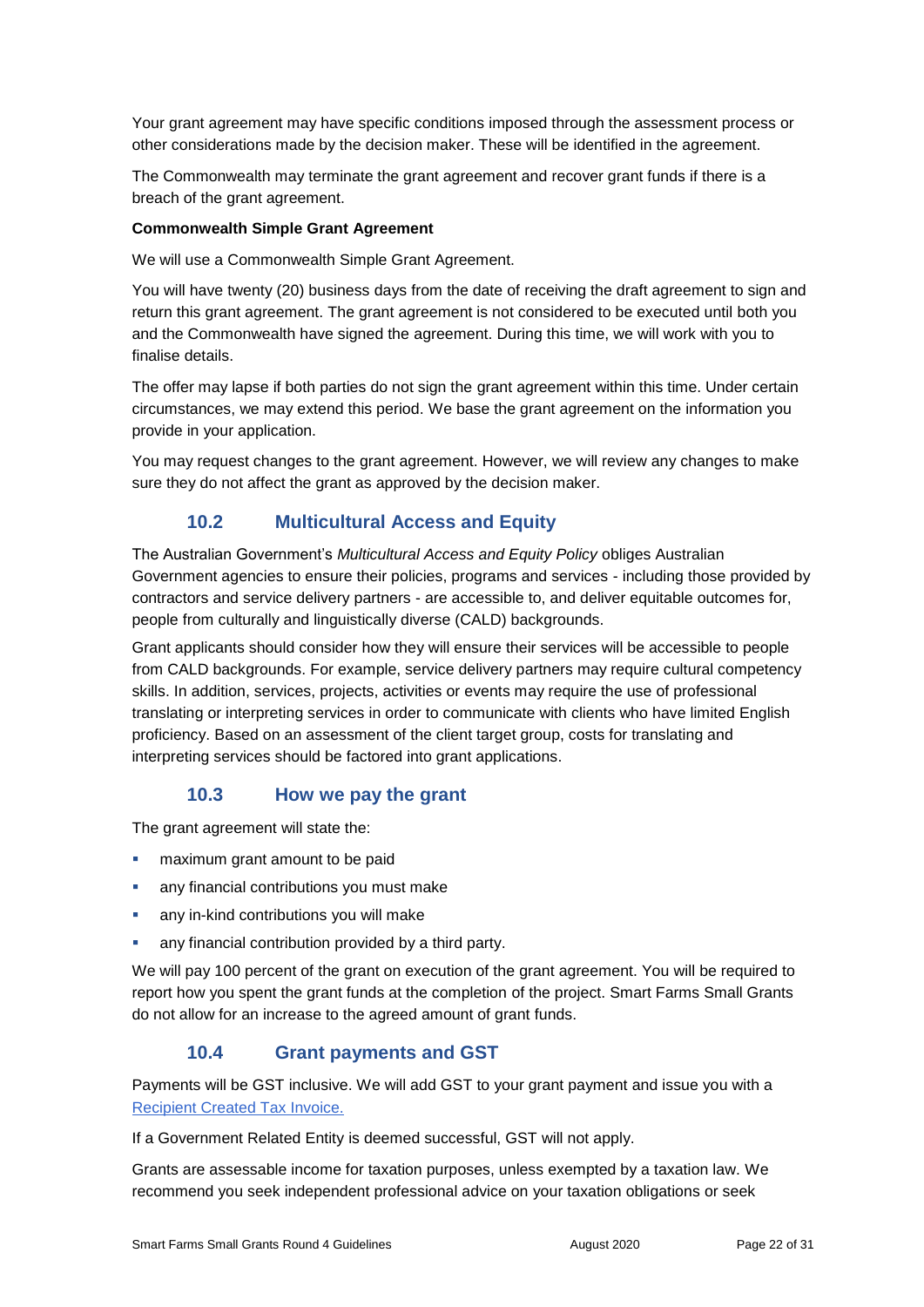assistance from the [Australian Taxation Office.](https://www.ato.gov.au/) We do not provide advice on your particular taxation circumstances.

## 11. Announcement of grants

If successful, your grant will be listed on the GrantConnect website 21 calendar days after the date of effect as required by section 5.3 of the [CGRGs.](https://www.finance.gov.au/sites/default/files/2019-11/commonwealth-grants-rules-and-guidelines.pdf)

## 12. How we monitor your grant activity

## **12.1 Keeping us informed**

You will be asked to provide details of the following strategies in the application form and we may ask for reports of progress with these strategies as part of the normal progress reports (see section 12.2):

 A *Communications Strategy* to extend the outcomes from the project, leading to stakeholder capacity building, increasing knowledge about, and understanding of best practice sustainable agriculture methods used in the project and their application by land managers. It should extend beyond the life of the project to create a project legacy A *Risk Assessment and Management plan*.

You will also be responsible for:

- meeting the terms and conditions of the grant agreement and managing the activity efficiently and effectively
- complying with record keeping, reporting and acquittal requirements as set out in the grant agreement
- participating in a grant program evaluation as specified in the grant agreement
- providing data collected during the project for incorporation into relevant national databases.

### **12.2 Reporting**

You must submit progress and final reports in line with the timeframes in the grant agreement. We will provide sample templates for these reports with the grant agreement. We will expect you to report on:

- **•** project activities described in your application
- progress against agreed Key Performance Indicators and project milestones as a means of measuring progress against the stated outcomes of the project
- cash and in-kind contributions of participants directly related to the project
- eligible expenditure of grant funds.

#### **Progress reports**

Progress reports must be submitted by the report due date (you can submit reports ahead of time if you have completed relevant activities) and on the template supplied.

You must tell us of any reporting delays with us as soon as you become aware of them.

#### **Final report**

You must submit a final report and a financial declaration by the due date on the template supplied.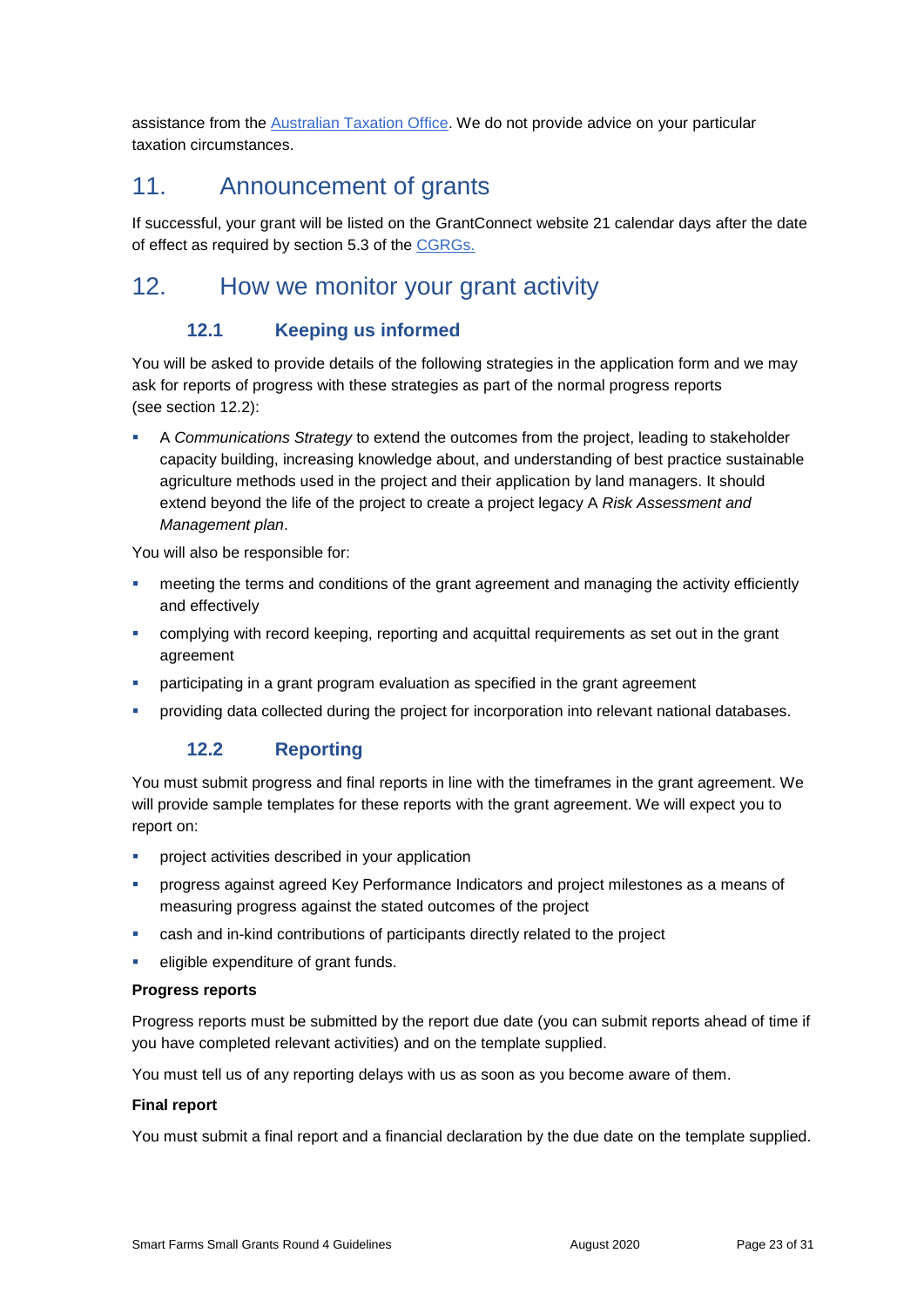### **12.3 Audited financial acquittal report**

We may ask you to provide an independently audited financial acquittal report. A financial acquittal report will verify that you spent the grant in accordance with the grant agreement.

## **12.4 Grant agreement variations**

We recognise that unexpected events may affect your progress. In these circumstances, you can request a variation to your grant agreement. You will be able to request a variation by contacting your Funding Arrangement Manager, Community Grants Hub.

You should not assume that a variation request will be successful. We will consider your request based on provisions in the grant agreement and the likely impact on achieving outcomes.

#### **12.5 Compliance visits**

We may visit you during or at the completion of your grant activity to review your compliance with the grant agreement. We will provide you with reasonable notice of any compliance visit.

### **12.6 Record keeping**

We may also inspect the records you are required to keep under the grant agreement.

#### **12.7 Evaluation**

We will evaluate the grant program to see how well the outcomes and objectives have been achieved. We may use information from your application and reports for this purpose. We may also ask you for more information to help us understand the impact of your project and to evaluate how effective the program was in achieving its outcomes.

#### **12.8 Acknowledgement**

The program logo should be used on all materials related to grants under the program. Whenever the logo is used, the publication must also acknowledge the Commonwealth by saying:

'National Landcare Program Smart Farms Small Grants – an Australian Government initiative.'

Successful applicants will be provided with the logo in several formats, together with further guidance material as required.

## 13. Probity

The Australian Government will make sure that the grant opportunity process is fair, according to the published guidelines, incorporates appropriate safeguards against fraud, unlawful activities and other inappropriate conduct and is consistent with the CGRGs.

These guidelines may be changed by the Department of Agriculture, Water and the Environment. When this happens, the revised guidelines are published on the [GrantConnect](https://www.grants.gov.au/?event=public.GO.list) and the Community [Grants Hub](https://www.communitygrants.gov.au/) websites.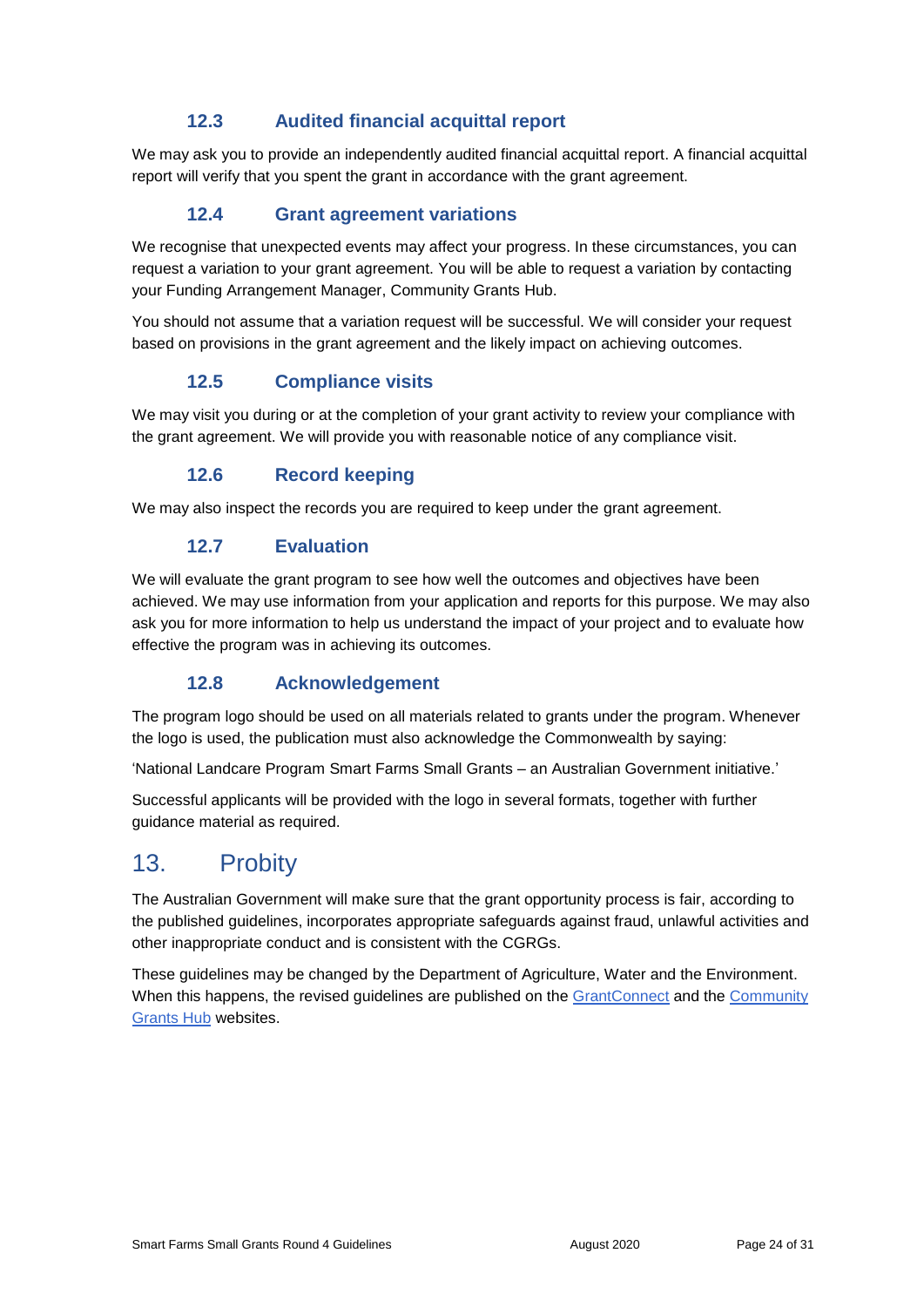## **13.1 Enquiries and feedback**

#### **Complaints about this grant opportunity**

The Department of Social Services Feedback and complaints process apply to complaints about this grant opportunity. All complaints about this grant opportunity, including grant decisions, must be made in writing.

Any questions you have about grant decisions for this grant opportunity should be sent to [complaints@dss.gov.au](mailto:complaints@dss.gov.au)

#### **Complaints about the selection process**

Applicants can contact the complaints service with complaints about the Community Grants Hub's service(s) or the selection process.

Details of what makes an eligible complaint can be provided by asking the Community Grants Hub. Applicants can use the [online complaints form](https://www.dss.gov.au/contact/feedback-compliments-complaints-and-enquiries/feedback-form) on the [Department of Social Services](https://www.dss.gov.au/contact/feedback-compliments-complaints-and-enquiries/complaints-page) (DSS) website, or contact the DSS Complaints line.

Phone: 1800 634 035

Email: [complaints@dss.gov.au](mailto:complaints@dss.gov.au)

Mail: Complaints GPO Box 9820 Canberra ACT 2601

#### **Complaints to the Ombudsman**

If you do not agree with the way the Community Grants Hub or the Department of Agriculture, Water and the Environment has handled your complaint, you may complain to the Commonwealth [Ombudsman.](http://www.ombudsman.gov.au/) The Ombudsman will not usually look into a complaint unless the matter has first been raised directly with the Community Grants Hub or the Department of Agriculture, Water and the Environment.

The Commonwealth Ombudsman can be contacted on:

Phone (Toll free): 1300 362 072 Email: [ombudsman@ombudsman.gov.au](mailto:ombudsman@ombudsman.gov.au) Website: [www.ombudsman.gov.au](http://www.ombudsman.gov.au/)

### **13.2 Conflicts of interest**

Any conflicts of interest could affect the performance of the grant opportunity or program. There may be a [conflict of interest,](http://www.apsc.gov.au/publications-and-media/current-publications/aps-values-and-code-of-conduct-in-practice/conflict-of-interest) or perceived conflict of interest, if the Department of Agriculture, Water and the Environment and the Community Grants Hub staff, any member of a committee or advisor and/or you or any of your personnel has a:

- professional, commercial or personal relationship with a party who is able to influence the application selection process, such as an Australian Government officer
- relationship with or interest in, an organisation, which is likely to interfere with or restrict the applicants from carrying out the proposed activities fairly and independently
- **•** relationship with, or interest in, an organisation from which they will receive personal gain because the organisation receives a grant under the grant program/grant opportunity.

You will be asked to declare, as part of your application, any perceived or existing conflicts of interests or that, to the best of your knowledge, there is no conflict of interest.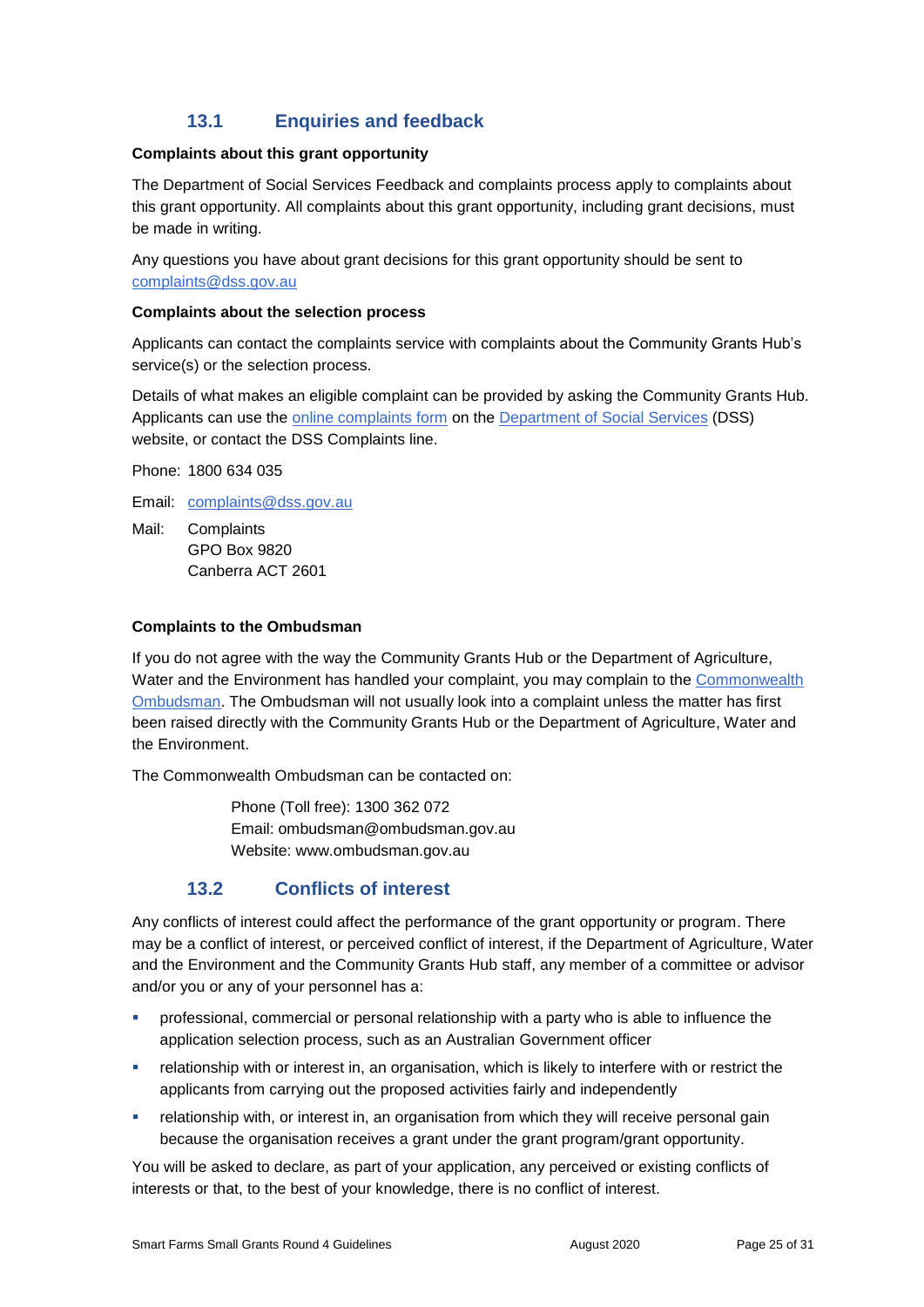If you later think there is an actual, apparent, or perceived conflict of interest, you must inform the Department of Agriculture, Water and the Environment and the Community Grants Hub in writing immediately.

Conflicts of interest for Australian Government staff will be handled as set out in the Australian [Public Service Code of Conduct \(Section 13\(7\)\)](http://www8.austlii.edu.au/cgi-bin/viewdoc/au/legis/cth/consol_act/psa1999152/s13.html) of the *[Public Service Act 1999](https://www.legislation.gov.au/Series/C2004A00538)*. Committee members and other officials including the decision maker must also declare any conflicts of interest.

We publish our conflict of interest policy on the [Community Grants Hub](https://www.communitygrants.gov.au/open-grants/how-apply/conflict-interest-policy-commonwealth-government-employee) website.

## **13.3 Privacy**

We treat your personal information according to the *[Privacy Act 1988](https://www.legislation.gov.au/Details/C2014C00076)* and the [Australian Privacy](https://www.oaic.gov.au/privacy-law/privacy-act/australian-privacy-principles)  [Principles.](https://www.oaic.gov.au/privacy-law/privacy-act/australian-privacy-principles) This includes letting you know:

- what personal information we collect
- why we collect your personal information
- who we give your personal information to.

Your personal information can only be disclosed to someone else for the primary purpose for which it was collected, unless an exemption applies.

The Australian Government may also use and give out information about grant applicants and grant recipients under this grant opportunity in any other Australian Government business or function. This includes disclosing grant information on GrantConnect as required for reporting purposes and giving information to the Australian Taxation Office for compliance purposes.

We may share the information you give us with other Commonwealth entities for purposes including government administration, research or service delivery, according to Australian laws.

As part of your application, you declare your ability to comply with the *Privacy Act 1988* and the Australian Privacy Principles and impose the same privacy obligations on officers, employees, agents and subcontractors that you engage to assist with the activity, in respect of personal information you collect, use, store, or disclose in connection with the activity. Accordingly, you must not do anything, which if done by the Department of Agriculture, Water and the Environment would breach an Australian Privacy Principle as defined in the Act.

## **13.4 Confidential information**

Other than information available in the public domain, you agree not to give out to any person, other than us, any confidential information relating to the grant application and/or agreement, without our prior written approval. The obligation will not be breached where you are required by law, Parliament or a stock exchange to disclose the relevant information or where the relevant information is publicly available (other than through breach of a confidentiality or non-disclosure obligation).

We may at any time, require you to arrange for you; or your employees, agents or subcontractors to give a written undertaking relating to nondisclosure of our confidential information in a form we consider acceptable.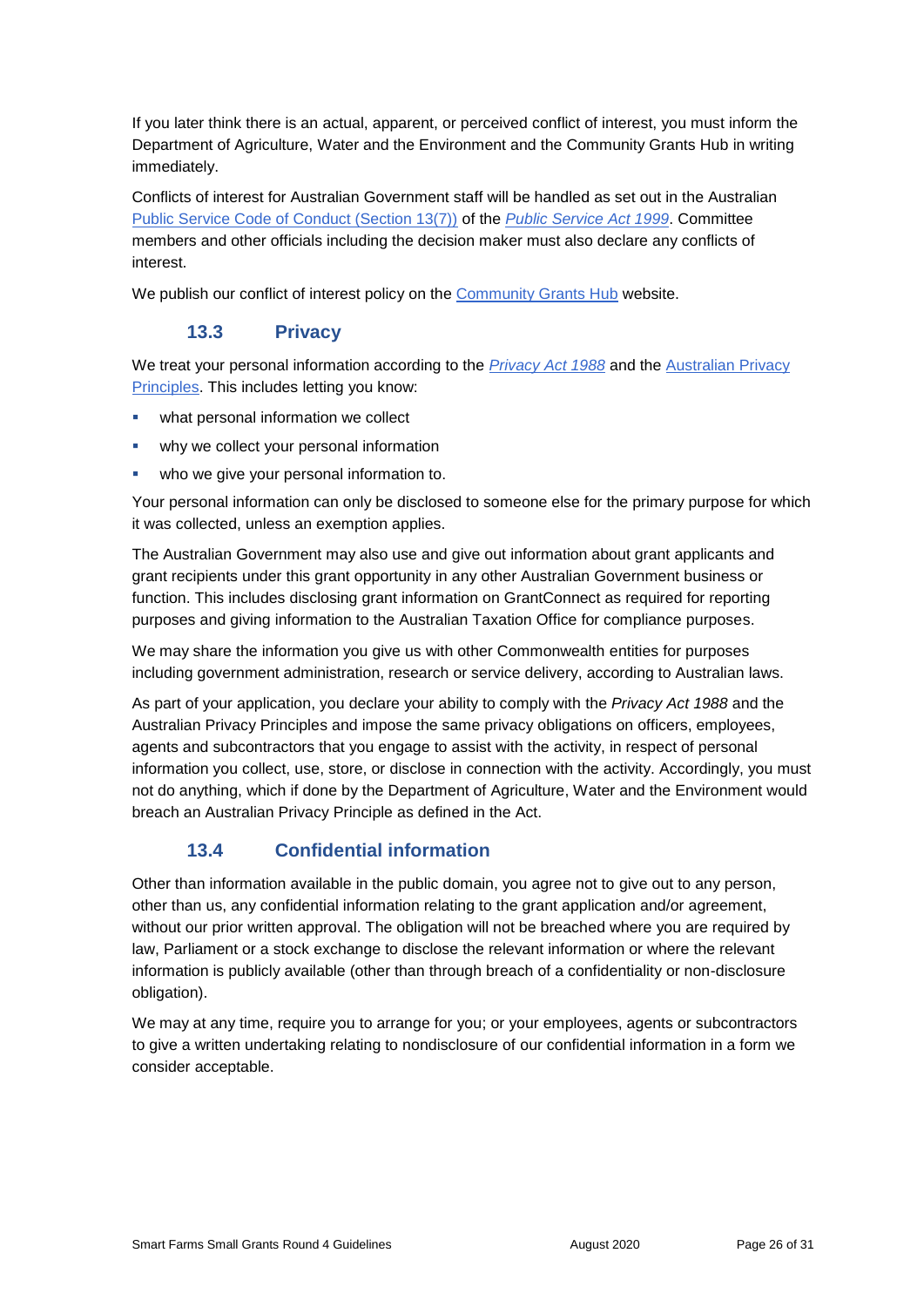We will keep any information in connection with the grant agreement confidential to the extent that it meets all of the three conditions below:

- 1. You clearly identify the information as confidential and explain why we should treat it as confidential.
- 2. The information is commercially sensitive.
- 3. Revealing the information would cause unreasonable harm to you or someone else.

We will not be in breach of any confidentiality agreement if the information is disclosed to:

- Commonwealth employees and contractors to help us manage the program effectively
- employees and contractors of our department so we can research, assess, monitor and analyse our programs and activities
- **EXECT** employees and contractors of other Commonwealth agencies for any purposes, including government administration, research or service delivery
- other Commonwealth, state, territory or local government agencies in program reports and consultations
- **the Auditor-General, Ombudsman or Privacy Commissioner**
- **the responsible Minister or Parliamentary Secretary**
- a House or a Committee of the Australian Parliament.

The grant agreement may also include any specific requirements about special categories of information collected, created or held under the grant agreement.

#### **13.5 Freedom of information**

All documents that the Australian Government has, including those about this grant opportunity, are subject to the *[Freedom of Information Act 1982](https://www.legislation.gov.au/Series/C2004A02562)* (FOI Act)*.*

The purpose of the FOI Act gives people the ability to get information held by the Australian Government and its organisations. Under the FOI Act, people can ask for documents the Australian Government has. People may not be able to get these documents if these documents need to protect essential public interests and private and business affairs of persons who the information relates to.

All Freedom of Information requests must be referred to the Freedom of Information Coordinator in writing.

| By mail: | Freedom of Information Team              |
|----------|------------------------------------------|
|          | Government and Executive Services Branch |
|          | Department of Social Services (DSS)      |
|          | GPO Box 9820                             |
|          | Canberra ACT 2601                        |
|          |                                          |

By email: [foi@dss.gov.au](mailto:foi@dss.gov.au)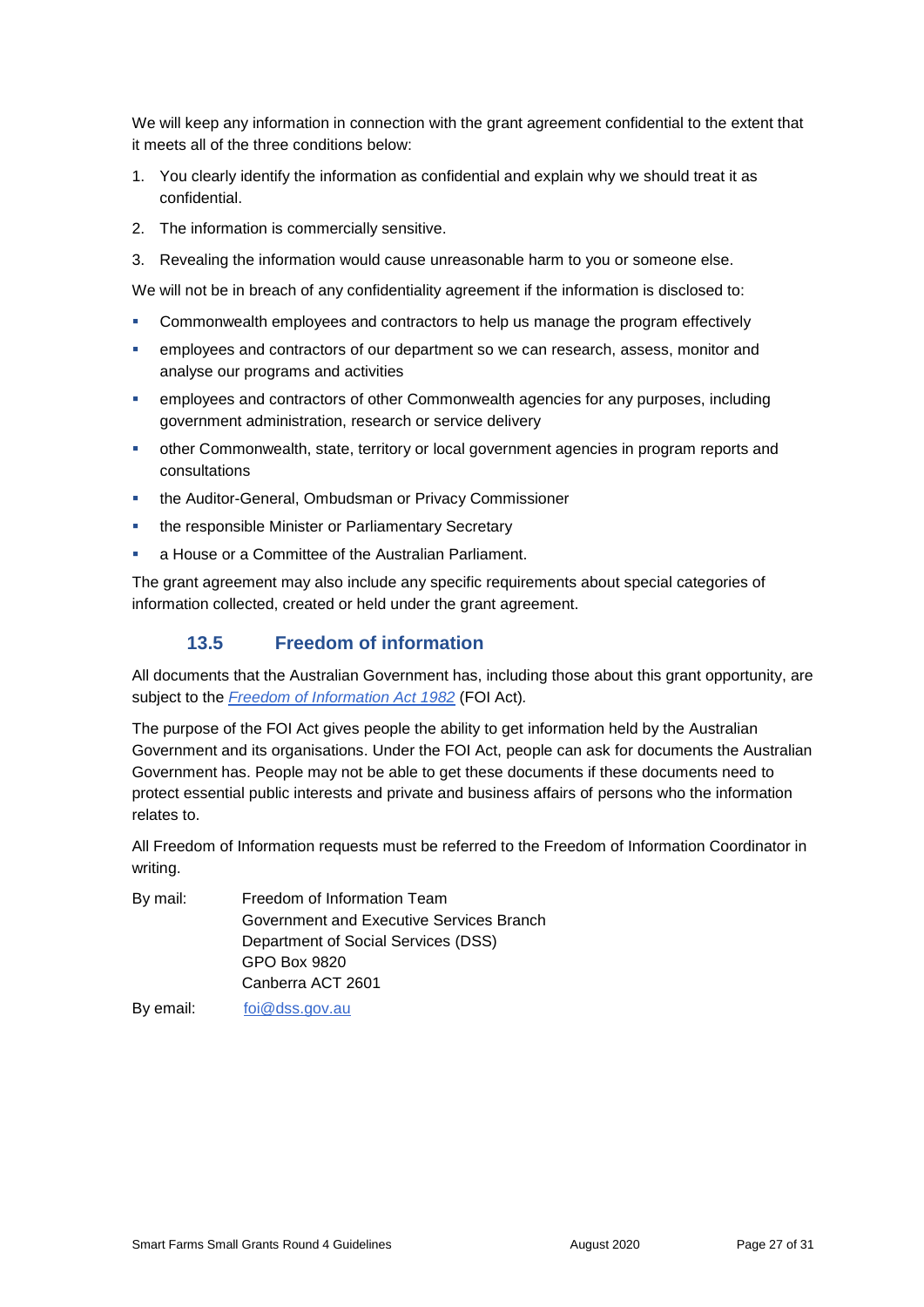## 14. Glossary

| <b>Term</b>                              | <b>Definition</b>                                                                                                                                                                                                                                                                                                                                                                                                                                                                                 |
|------------------------------------------|---------------------------------------------------------------------------------------------------------------------------------------------------------------------------------------------------------------------------------------------------------------------------------------------------------------------------------------------------------------------------------------------------------------------------------------------------------------------------------------------------|
| accountable authority                    | see subsection 12(2) of the Public Governance,<br>Performance and Accountability Act 2013.                                                                                                                                                                                                                                                                                                                                                                                                        |
| activity                                 | the discrete tasks or sub-project endeavours or actions<br>done to achieve the project objective. The tasks and<br>services that the grantee is required to undertake with the<br>grant money. It is described in the grant agreement.                                                                                                                                                                                                                                                            |
| administering entity                     | when an entity that is not responsible for the policy, is<br>responsible for the administration of part or all of the grant<br>administration processes.                                                                                                                                                                                                                                                                                                                                          |
| assessment criteria                      | are the specified principles or standards, against which<br>applications will be judged. These criteria are also used to<br>assess the merits of proposals and, in the case of a<br>competitive grant opportunity, to determine application<br>rankings.                                                                                                                                                                                                                                          |
| best practice sustainable<br>agriculture | is an integrated system of plant and animal production<br>practices and techniques that have site-specific application<br>that are shown by research and experience to produce<br>optimal results compared to other means, and are suitable<br>for widespread adoption. It strikes a good balance between<br>the need for food, fibre and forestry production and the<br>preservation of the natural resources within the environment<br>upon which production rests. Over the long term it will: |
|                                          | satisfy human food, fibre and forestry needs<br>enhance environmental quality and the natural resource<br>u,<br>base (soil, water, vegetation and biodiversity) upon<br>which the agricultural economy depends                                                                                                                                                                                                                                                                                    |
|                                          | make the most efficient use of non-renewable<br>resources and on-farm resources and integrate, where<br>appropriate, natural biological cycles and controls                                                                                                                                                                                                                                                                                                                                       |
|                                          | sustain the economic viability of farm operations<br>×<br>enhance the quality of life for farmers and society as a<br>ш<br>whole.                                                                                                                                                                                                                                                                                                                                                                 |
|                                          | It includes farm, forestry fishing and aquaculture industries.                                                                                                                                                                                                                                                                                                                                                                                                                                    |
| commencement date                        | the expected start date for the grant activity.                                                                                                                                                                                                                                                                                                                                                                                                                                                   |
| completion date                          | the expected date that the grant activity must be completed<br>and the grant spent by.                                                                                                                                                                                                                                                                                                                                                                                                            |
| co-sponsoring entity                     | when two or more entities are responsible for the policy and<br>the appropriation for outcomes associated with it.                                                                                                                                                                                                                                                                                                                                                                                |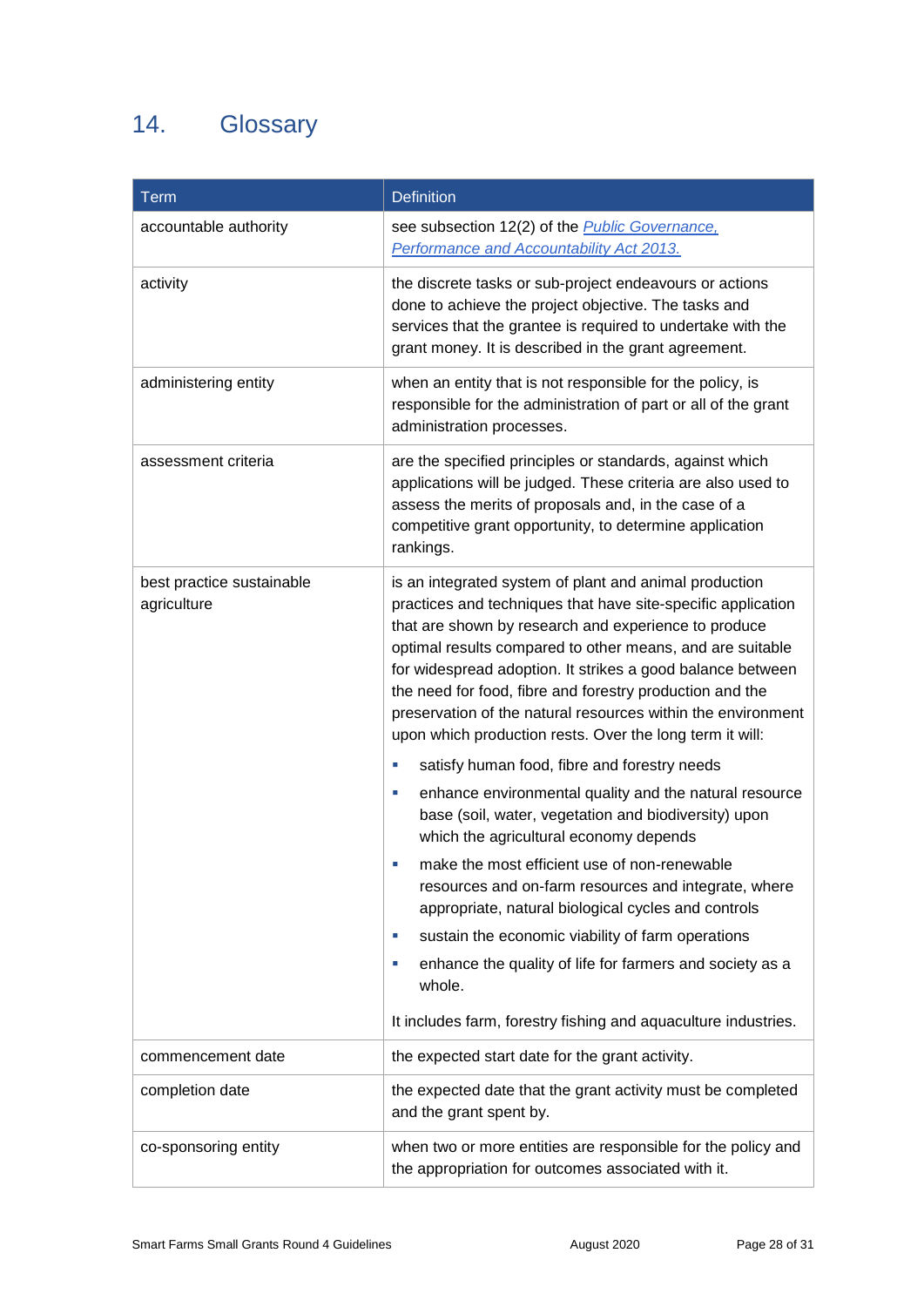| Term                                                              | <b>Definition</b>                                                                                                                                                                                                                                                                                                                                                                           |
|-------------------------------------------------------------------|---------------------------------------------------------------------------------------------------------------------------------------------------------------------------------------------------------------------------------------------------------------------------------------------------------------------------------------------------------------------------------------------|
| Commonwealth entity                                               | a department of state, or a parliamentary department, or a<br>listed entity or a body corporate established by a law of the<br>Commonwealth. See subsections 10(1) and (2) of the<br>PGPA Act.                                                                                                                                                                                              |
| <b>Commonwealth Grants Rules and</b><br><b>Guidelines (CGRGs)</b> | establish the overarching Commonwealth grants policy<br>framework and articulate the expectations for all non-<br>corporate Commonwealth entities in relation to grants<br>administration. Under this overarching framework, non-<br>corporate Commonwealth entities undertake grants<br>administration based on the mandatory requirements and<br>key principles of grants administration. |
| date of effect                                                    | can be the date on which a grant agreement is signed or a<br>specified starting date. Where there is no grant agreement,<br>entities must publish information on individual grants as<br>soon as practicable.                                                                                                                                                                               |
| decision maker                                                    | the person who makes a decision to award a grant.                                                                                                                                                                                                                                                                                                                                           |
| eligibility criteria                                              | refer to the mandatory criteria which must be met to qualify<br>for a grant. Assessment criteria may apply in addition to<br>eligibility criteria.                                                                                                                                                                                                                                          |
| <b>Funding Arrangement Manager</b>                                | is the officer responsible for the ongoing management of the<br>grantee and their compliance with the grant agreement.                                                                                                                                                                                                                                                                      |
| grant                                                             | for the purposes of the CGRGs, a 'grant' is an arrangement<br>for the provision of financial assistance by the<br>Commonwealth or on behalf of the Commonwealth:                                                                                                                                                                                                                            |
|                                                                   | a. under which relevant money <sup>11</sup> or other<br>Consolidated Revenue Fund (CRF) money <sup>12</sup> is<br>to be paid to a grantee other than the<br>Commonwealth; and                                                                                                                                                                                                               |
|                                                                   | b. which is intended to help address one or more<br>of the Australian Government's policy<br>outcomes while assisting the grantee achieve<br>its objectives.                                                                                                                                                                                                                                |
| grant activity/activities                                         | refers to the project/tasks/services that the grantee is<br>required to undertake.                                                                                                                                                                                                                                                                                                          |
| grant agreement                                                   | sets out the relationship between the parties to the<br>agreement, and specifies the details of the grant.                                                                                                                                                                                                                                                                                  |

-

<sup>&</sup>lt;sup>11</sup> Relevant money is defined in the PGPA Act. See section 8, Dictionary.

<sup>&</sup>lt;sup>12</sup> Other CRF money is defined in the PGPA Act. See section 105, Rules in relation to other CRF money.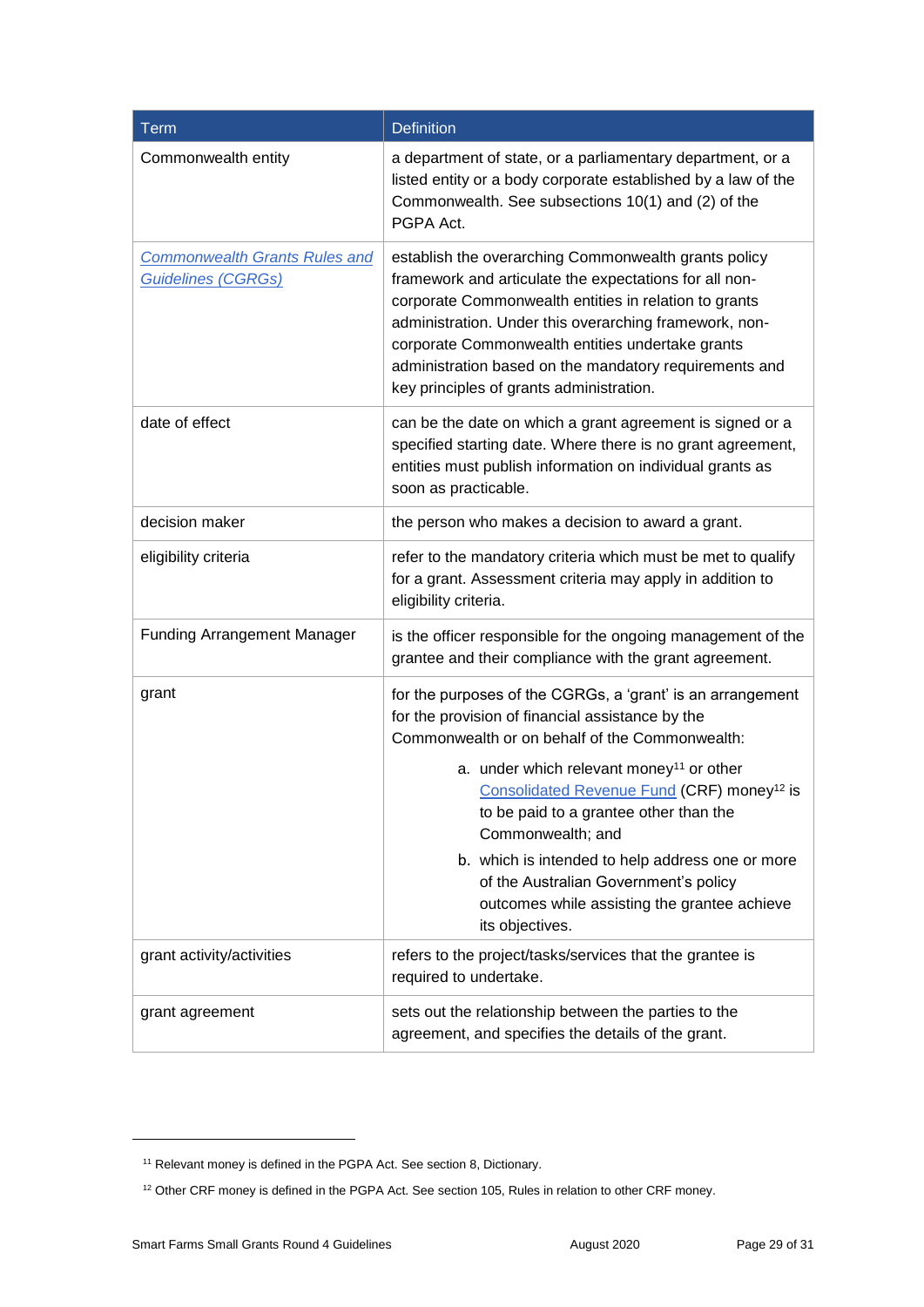| <b>Term</b>                                 | <b>Definition</b>                                                                                                                                                                                                                                                                                                                                                                                                                                                   |
|---------------------------------------------|---------------------------------------------------------------------------------------------------------------------------------------------------------------------------------------------------------------------------------------------------------------------------------------------------------------------------------------------------------------------------------------------------------------------------------------------------------------------|
| <b>GrantConnect</b>                         | is the Australian Government's whole-of-government grants<br>information system, which centralises the publication and<br>reporting of Commonwealth grants in accordance with the<br>CGRGs.                                                                                                                                                                                                                                                                         |
| grant opportunity                           | refers to the specific grant round or process where a<br>Commonwealth grant is made available to potential<br>grantees. Grant opportunities may be open or targeted, and<br>will reflect the relevant grant selection process.                                                                                                                                                                                                                                      |
| grant program                               | a 'program' carries its natural meaning and is intended to<br>cover a potentially wide range of related activities aimed at<br>achieving government policy outcomes. A grant program is<br>a group of one or more grant opportunities under a single<br>Portfolio Budget Statement Program.                                                                                                                                                                         |
| grantee                                     | the individual/organisation which has been selected to<br>receive a grant.                                                                                                                                                                                                                                                                                                                                                                                          |
| on-farm                                     | includes locations where Australia's farming, fisheries,<br>aquaculture and forestry activities are undertaken.                                                                                                                                                                                                                                                                                                                                                     |
| Portfolio Budget Statement (PBS)<br>Program | described within the entity's <b>Portfolio Budget Statement</b> ,<br>PBS programs each link to a single outcome and provide<br>transparency for funding decisions. These high-level PBS<br>programs often comprise a number of lower level, more<br>publicly recognised programs, some of which will be grant<br>programs. A PBS program may have more than one grant<br>program associated with it, and each of these may have<br>one or more grant opportunities. |
| project                                     | the set of activities being funded (at least in part) by the<br>grant.                                                                                                                                                                                                                                                                                                                                                                                              |
| project objective                           | the end result the grantee aims to achieve from completion<br>of the project.                                                                                                                                                                                                                                                                                                                                                                                       |
| selection criteria                          | comprise eligibility criteria and assessment criteria.                                                                                                                                                                                                                                                                                                                                                                                                              |
| selection process                           | the method used to select potential grantees. This process<br>may involve comparative assessment of applications or the<br>assessment of applications against the eligibility criteria<br>and/or the assessment criteria.                                                                                                                                                                                                                                           |
| Selection Advisory Panel (SAP)              | comprised of industry experts with a range of skills it<br>provides strategic oversight, advice and recommendations<br>to the decision maker on assessed applications from the<br>program specific, service provider composition and service<br>location perspectives.                                                                                                                                                                                              |